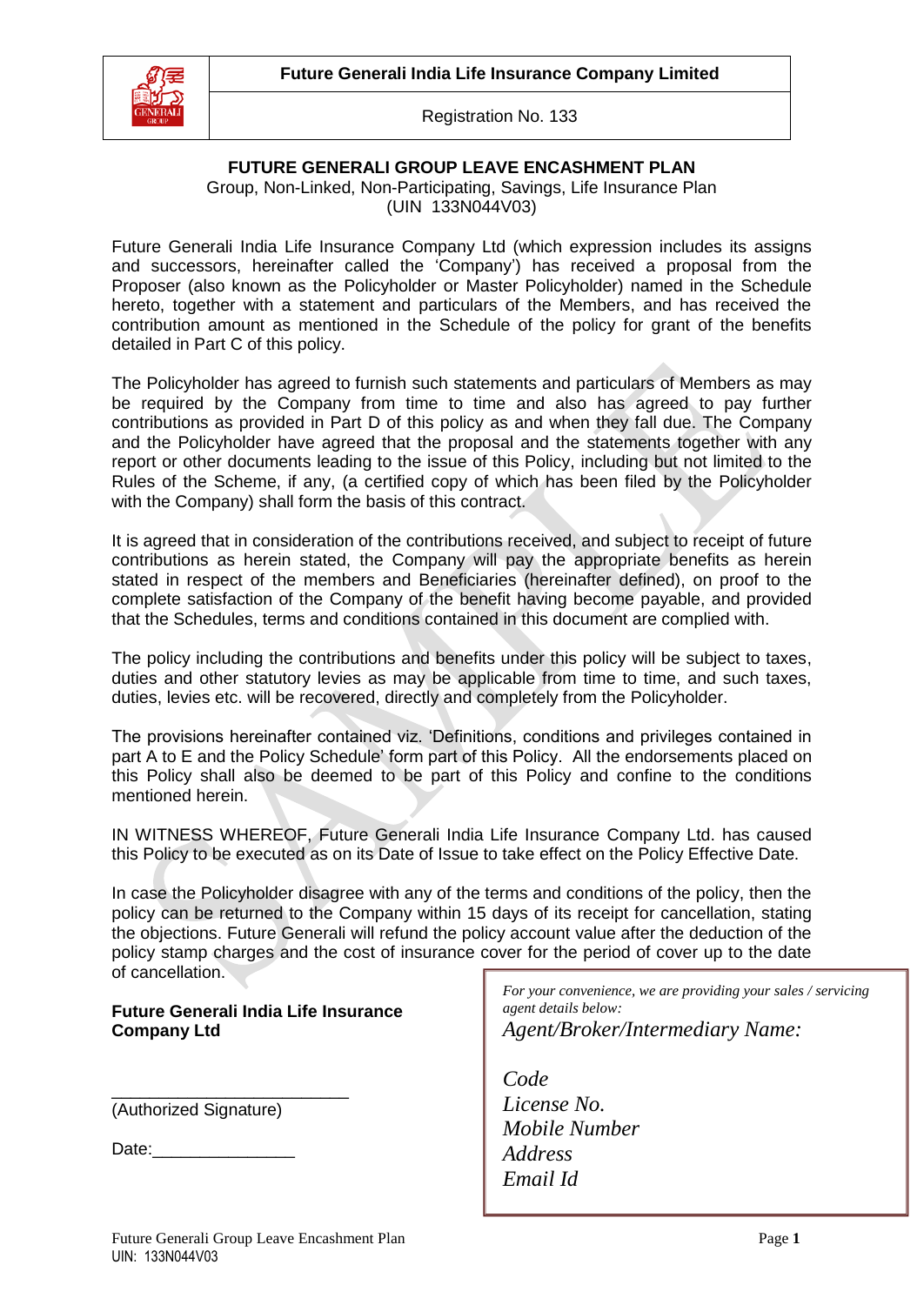

## **POLICY SCHEDULE FUTURE GENERALI GROUP LEAVE ENCASHMENT PLAN Group, Non Linked, Non-Participating, Savings, Life Insurance Plan**

(UIN 133N044V03)

Master Policy No.:

Name of Policyholder:

Name of scheme:

| Type of Product:                                                                                                                             | product   |                                  | Group, non linked, non-participating, Savings Life Insurance |  |
|----------------------------------------------------------------------------------------------------------------------------------------------|-----------|----------------------------------|--------------------------------------------------------------|--|
| Names of trustees/                                                                                                                           |           |                                  |                                                              |  |
| <b>Authorised Signatories:</b>                                                                                                               |           |                                  |                                                              |  |
|                                                                                                                                              |           |                                  | being the trustees of the XXX scheme at the time this policy |  |
| Name of Employer:                                                                                                                            | commenced |                                  |                                                              |  |
| Date of Commencement/<br><b>Policy Effective Date</b>                                                                                        |           |                                  |                                                              |  |
| <b>Annual Renewal Date:</b>                                                                                                                  |           |                                  | and annually thereafter                                      |  |
| <b>Initial Number of Members:</b>                                                                                                            |           |                                  |                                                              |  |
| Contribution                                                                                                                                 |           | $:$ Rs. $\overline{\phantom{a}}$ |                                                              |  |
| Due date/s of Contributions: On<br>Initial Contribution instalment(s) of Rs. _______ each to be received further annually over<br>next years |           |                                  | _of _______________ every year hereafter                     |  |
| Sum Assured per member: Rs. 5000/-                                                                                                           |           |                                  |                                                              |  |
| Total Sum Assured of Group: Rs.                                                                                                              |           |                                  |                                                              |  |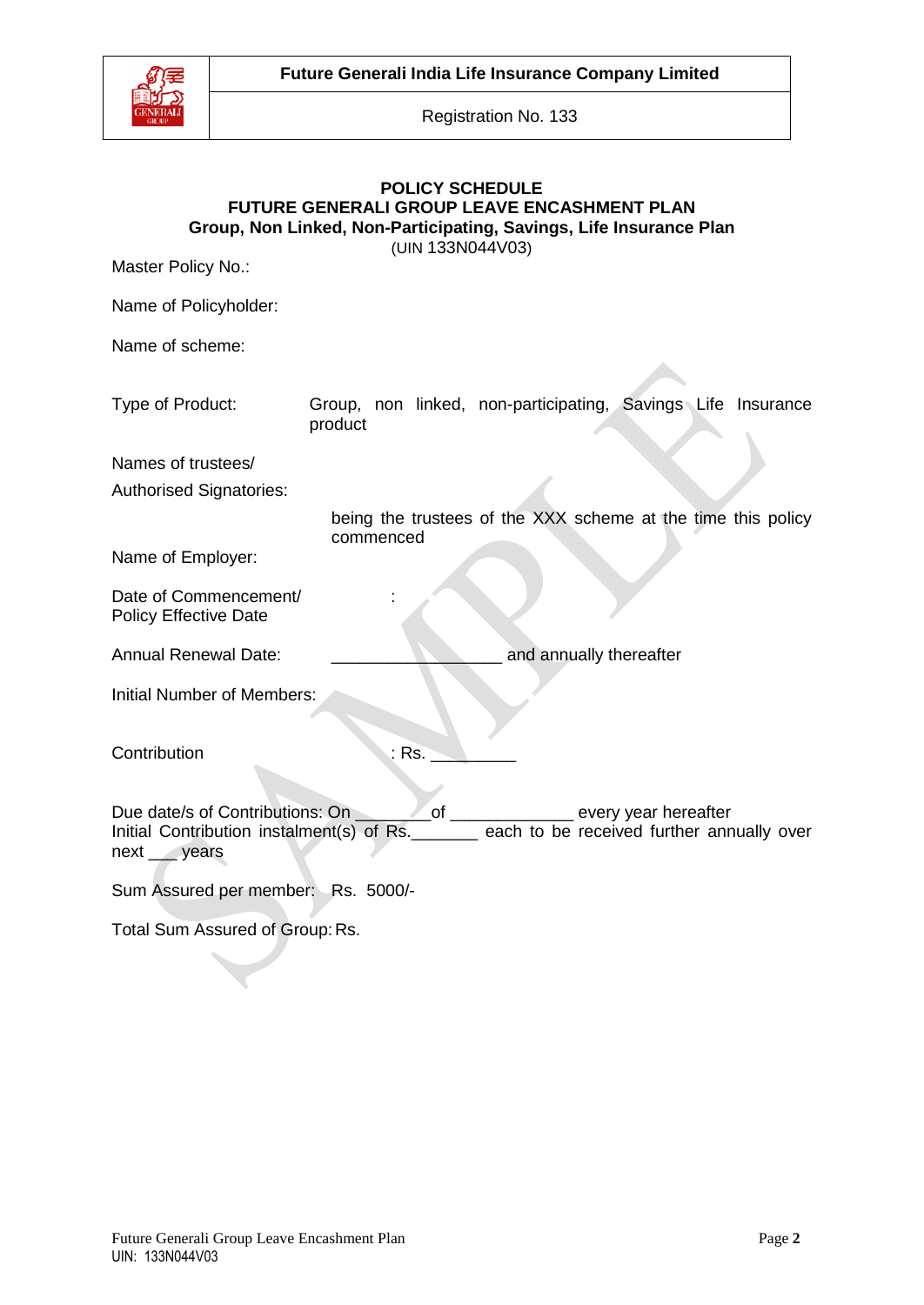

#### **Benefit & Scheme Rules:**

It is hereby clarified that the liability of benefits lies with the Master Policyholder alone and the Company is merely managing the funds .In the event of any shortfall in the Policy Account the same shall be replenished by the Policyholder.

**IMPORTANT: On the examination of the policy, if the Policyholder notices any mistake, the Policy Bond should be returned to the Company for correction**

**Signed for and on behalf of Future Generali India Life Insurance Company Limited at Mumbai this \_\_\_\_\_\_ day of \_\_\_\_\_\_\_\_\_\_\_\_**

**Authorised Signatory:**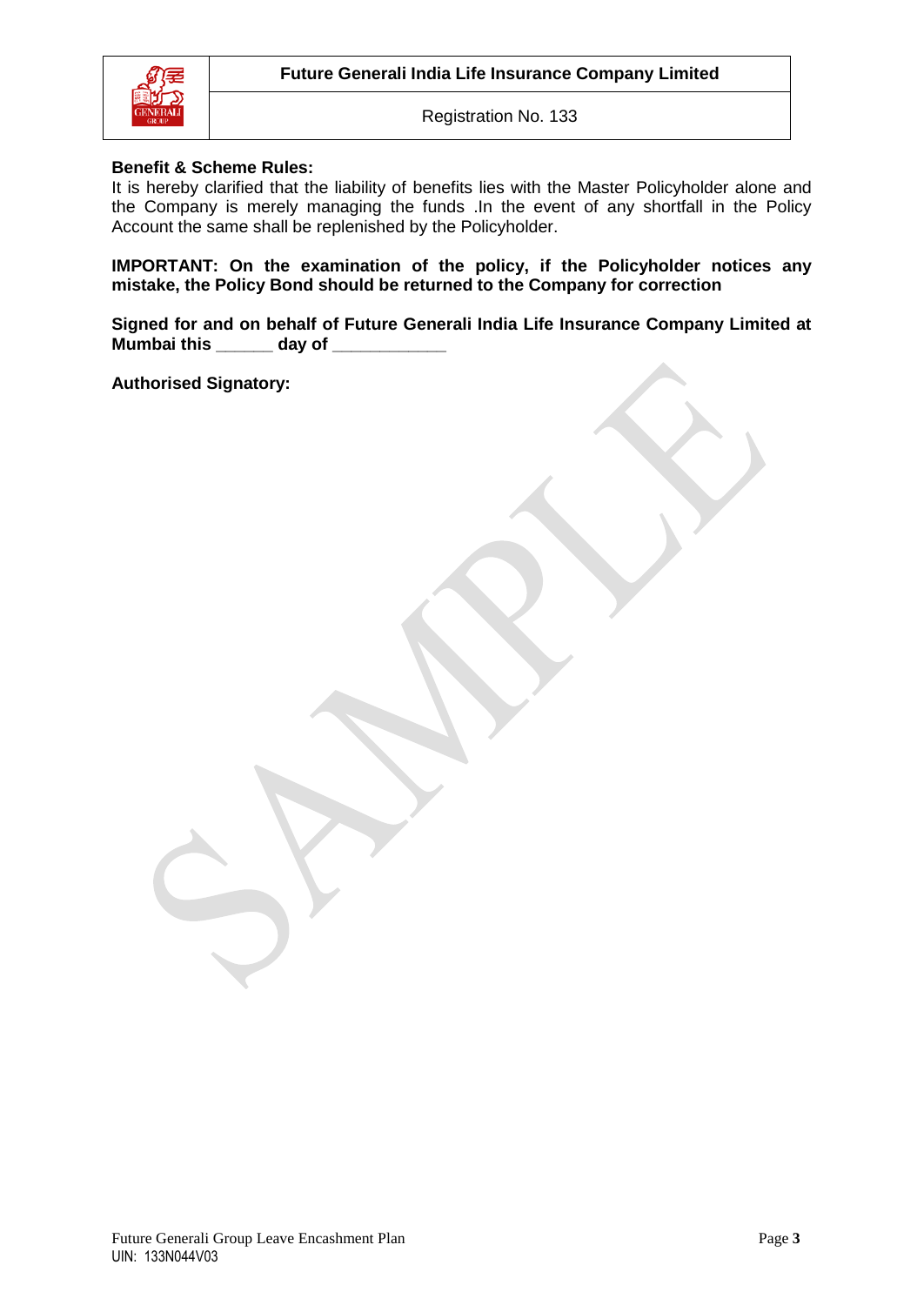

## **Part A – Definitions**

**"Allocation"** means contribution net of allocation charge credited to the policy account.

**"Contribution"** means the amount paid by the Policyholder. The contribution with respect to this policy shall be made in accordance with the funding requirements as per the scheme rules. The trustee or employer or policyholder should confirm that such funding is required as per extant accounting standard governing the measurement of long term employee benefits.

**"Date of Commencement"/"Policy Effective Date"** is the start date of the policy as per the Policy Schedule.

**"Death Benefit"** means the benefit payable on death of a member as per the policy conditions.

"**Eligibility Conditions**" are the conditions which entitle an employee of the employer to become a member of the scheme as per trust deed and rules of the scheme/company rules.

**"Employer – Employee Group"** means groups where an employer – employee relationship exists between the master policyholder and the member in accordance with the relevant Laws

"Financial Year" is the year starting from the 1<sup>st</sup> of April of a year and ends on the next following 31<sup>st</sup> of March.

**"IRDAI"** means the Insurance Regulatory and Development Authority of India established under sub-section (1) of section 3 of the Insurance Regulatory and Development Authority Act, 1999.

**"Member"** is a person who has been admitted to membership of the scheme and is entitled to benefits as per scheme rules.

**"Policy Account "** is an account of the policy maintained by the Company to which contributions received, and interest is credited, benefits paid, charges, if any are debited.

"**Policy Anniversary**" is the date falling exactly after 12 months from the commencement date of the policy and on the same day of every year thereafter.

**"Policyholder / Master Policyholder"** means the entity in whose name the policy is issued and is as mentioned in the Policy Schedule.

**"Policy Term":** This is a yearly renewable plan

**"Sum Assured"** means an absolute amount of benefit which is guaranteed to become payable on death of the member.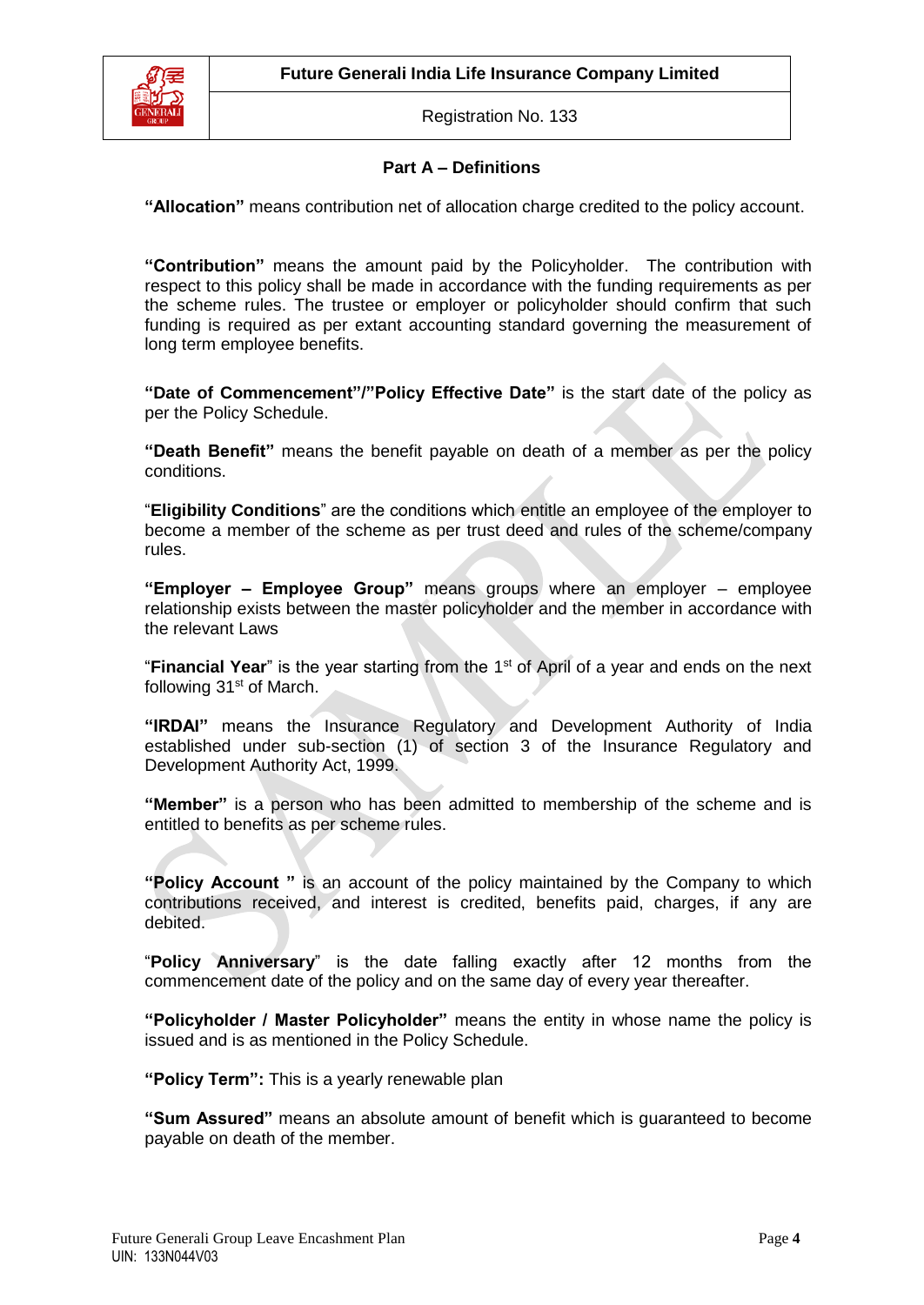

"**Leave Encashment Scheme**" is the scheme whose particulars are given in the Schedule and which is constituted to provide Leave Encashment benefits to its members and beneficiaries.

**"Surrender"** means complete withdrawal/termination of the entire policy

**"Surrender Value"** means an amount, if any, that becomes payable in case of surrender in accordance with the terms and conditions of the policy

**"Trust Deed and Rules"** is the legal document between the Policyholder and the employer where the deed establishes, regulates or amends the trust and the rules which form part of the trust deed specifying eligibility conditions, details of contributions and benefits etc in respect of members and beneficiaries of the scheme.

**"Trustees"** are the owners of this policy and whose particulars are given in the Schedule.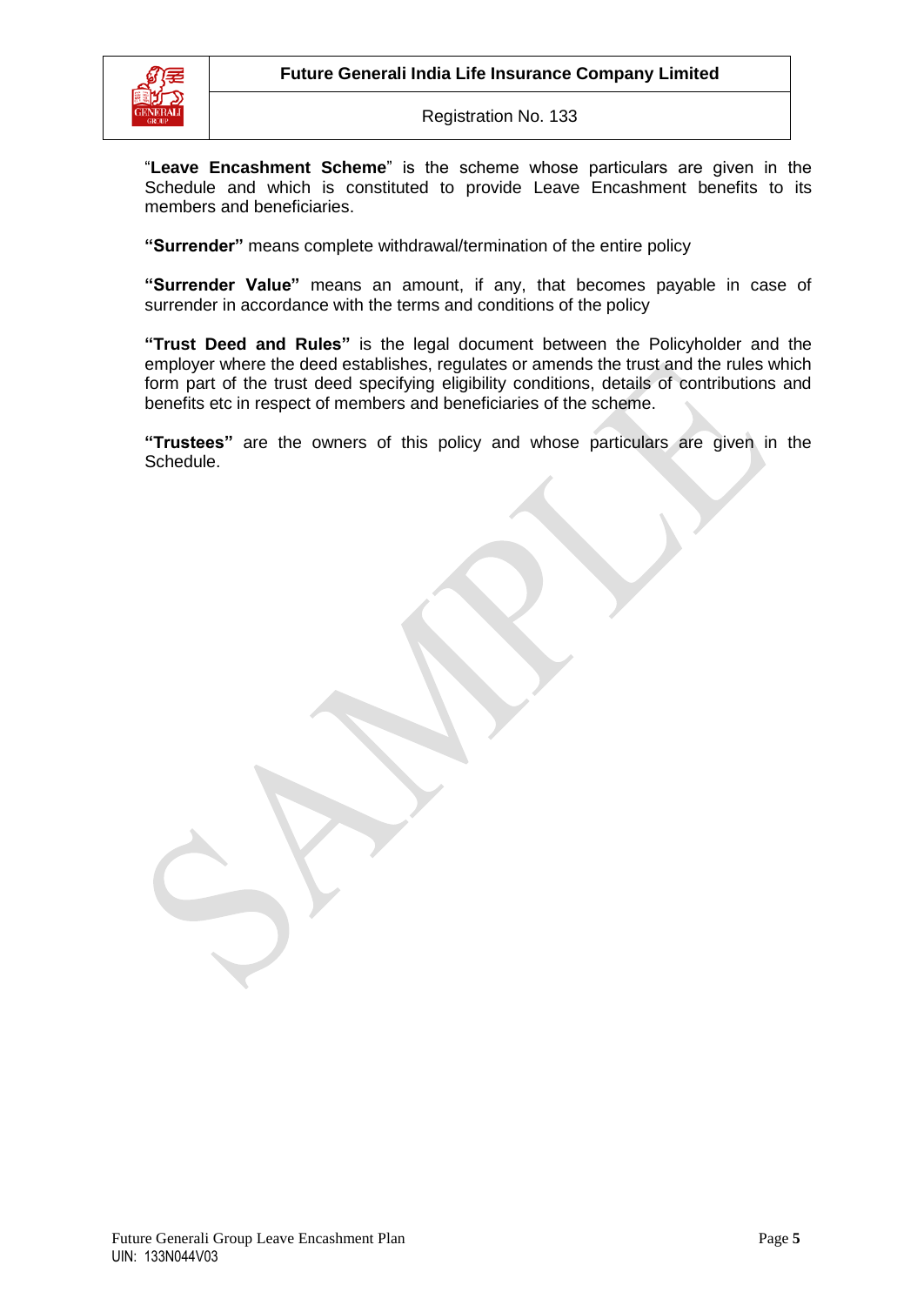

### **Part B – Member Participation and Termination**

All members eligible as per the scheme rules will participate in the benefits under this policy. The policyholder shall provide such particulars of the members as the Company may require at the time of introduction of the scheme.

#### **New members / Additions**

The policyholder will intimate the particulars by  $10<sup>th</sup>$  of the following month of the new entrants (additions) in to the scheme during a calendar month after the date of the commencement (as stated in the schedule) of this policy.

### **Members who cease employment / deletions**

The policyholder will intimate the particulars by  $10<sup>th</sup>$  of the following month of members who cease membership of the scheme (deletions) during a calendar month after the date of commencement (as stated in the schedule) of this policy.

The Policy holder will intimate the name, date of entry/exit and such other particulars in respect of additions and deletions as desired by the Company from time to time.

#### **Member Record**

The Policyholder will provide an updated membership record every year at the time of renewal of the scheme which will include the additions /deletions of members and new salary of members.

The Policyholder shall furnish following whenever called by the Company

i) name, address, and date of birth and age of the Member as on Date of Commencement of the Policy

ii) name of Nominee(s), age of Nominee(s) and their relationship and name of guardian in case of minor nominee(s).

### **Termination of Participation:**

A member will cease to participate for the benefits under the policy on the earliest of

- a) the date on which the member ceases to be a member of the scheme
- b) the date on which the member ceases to satisfy eligibility conditions as per rules of the scheme
- c) the date on which the policy is surrendered
- d) the date of termination of this policy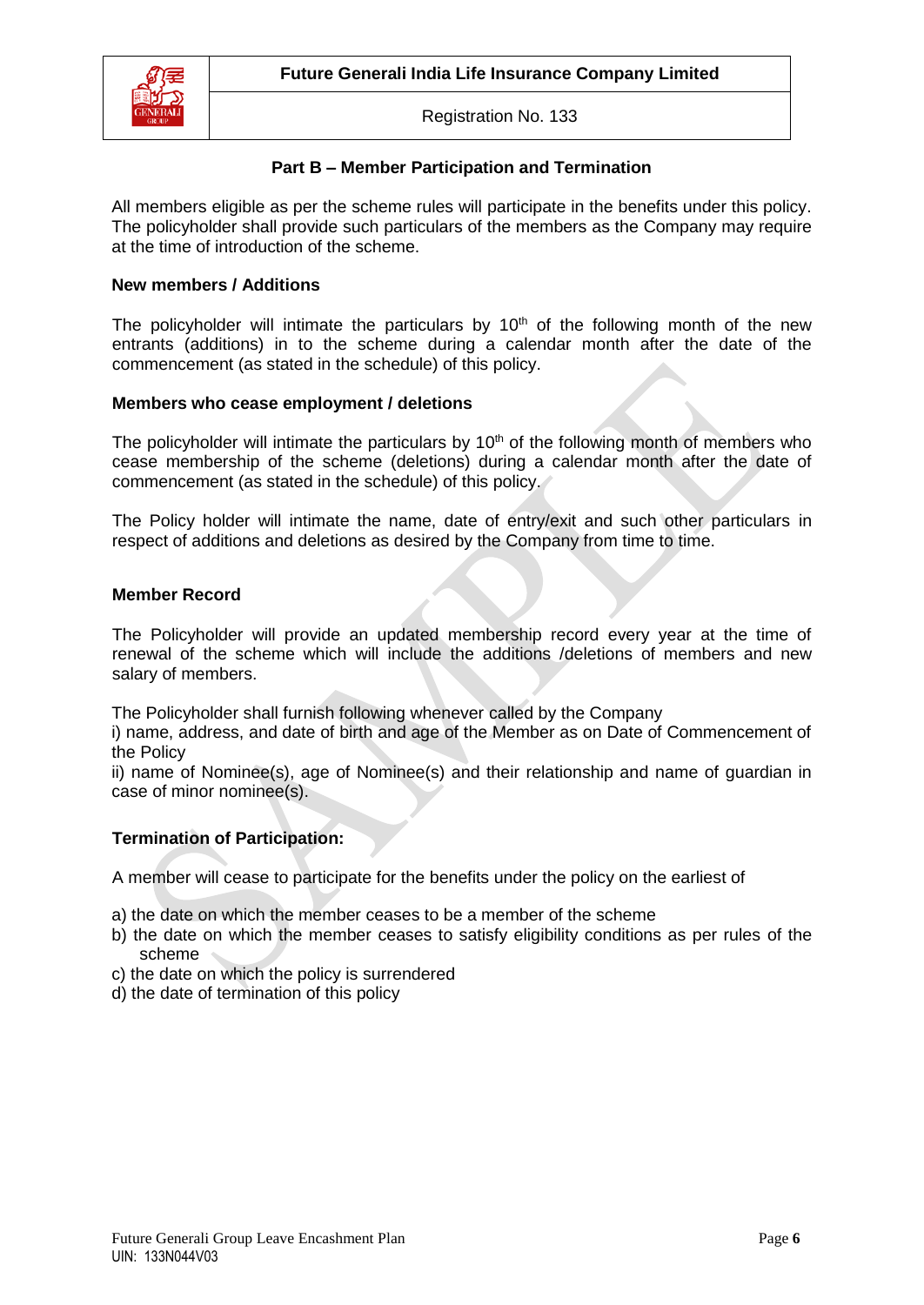

## **Part C – General Provisions as to Benefits & Charges**

### **Policy Account Value**

The policy account value depicts the accrual under the policy.

The Company shall maintain a Policy Account under the policy to which will be credited

- i) Contributions received from the trustees on the date when such contributions were received by the Company;
- ii) amounts transferred in from a former Leave Encashment scheme with effect from the date such benefits were received by the Company for the defined period as mentioned in the Policy Schedule; and
- iii) Interest income as on 31st March every year (or on date of surrender in case of surrender of policy), if any.

Further, the Policy Account under the policy will be debited with:

- i) all benefits as defined in the scheme rules paid in respect of members as on the date when paid by the Company, wherever applicable;
- ii) taxes, duties or surcharges of whatever description levied by any statutory authority;
- iii) interest or late fee, if any, payable on the benefits
- iv) surrender penalty if any
- v) Mortality charges for life cover

## **Investment of Contributions under the Policy**

The Company will invest the amount under the policy as per the provisions contained in the Income Tax Rules / IRDAI Regulations. **Interest Rate**

At the end of each financial year, the company shall declare interest rate. The interest rate would be credited to the Policy on a pro-rata basis based on the number of days the fund has been invested with the company. Interim rate shall be declared at the start of each financial year for exits during the financial year for which interest rate is not yet declared. The interest amount once credited to the policy account will become guaranteed.

The interest rate credited to each fund and expenses charged to such funds shall be in accordance with the Board approved policy of the company.

Interest rate declared shall be non-negative.

Interest rate declared by the company shall be based on fund size with appropriate disclosure on the company's website.

Interest rates shall be declared in such a way that there shall be no discrimination amongst identical policyholders in terms of fund size.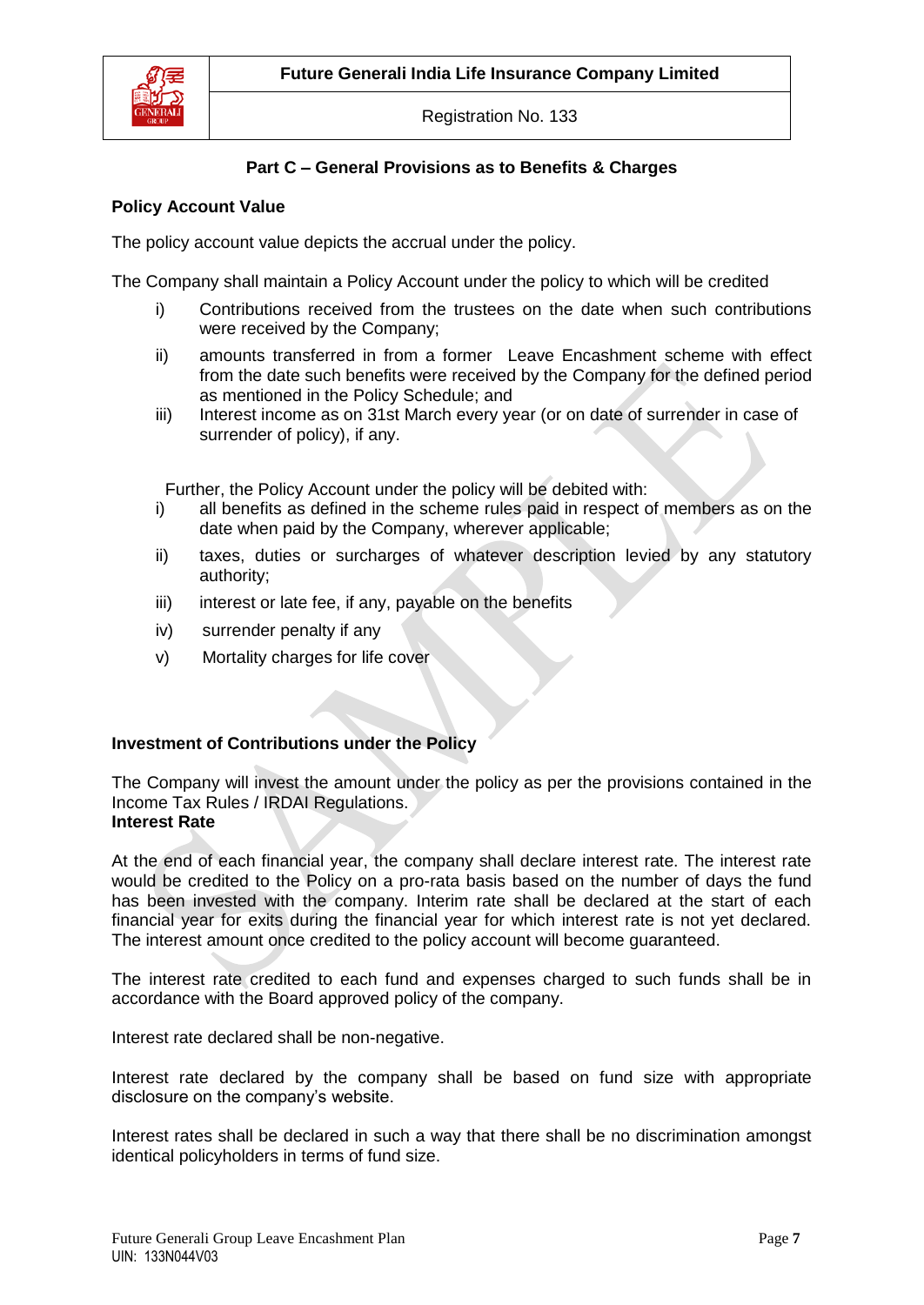

The interest rate declared shall be subject to smoothening of +/- 0.10% as per Board approved policy of the company.

## **Participation in profits**

Not applicable as this is a non participating product.

## **Payment of Benefits**

Unless otherwise directed in writing by the Policyholder, all benefits except surrender benefit will be calculated in accordance with the trust deed and rules of the Scheme. The surrender benefit will be equal to policy account value less applicable surrender penalty as mentioned herein.

The Company's liability under this policy, at any time, will be limited to the amount lying in the policy account.

All benefits shall be paid to the Policyholder of the scheme unless the Policyholder directs the Company to pay benefits directly to the member or the member's beneficiaries.

All the payments shall be made by the Company on the instructions of the Policyholder and the Company will not be liable for accuracy of any payments made. .

All payments in respect of the benefits shall be paid by the Company from the policy account only. The liability of the Company, at all times, shall be limited to the extent of the funds available in the policy account. If the funds in the policy account are inadequate to pay the benefits to the members, the policyholder shall make an additional contribution as per the provisions mentioned herein.

### **Sum Assured (life cover)**

In case of death of a member under the policy, we shall pay the death benefit as mentioned in the Policy Schedule. This sum assured is paid along with any leave encashment benefits payable as per scheme rules. The mortality charges for this life cover will be deducted from the Policy Account. Mortality charges for life cover are given in Annexure I.

### **Variation in benefits under the policy**

Any variation in the benefits under this policy shall be informed to us by the Policyholder by providing adequate documents duly signed by the authorised signatory of the Policyholder and will come in to effect by suitable endorsements or by suitable exchange of documents under the signature of a duly authorised officer of the Company.

## **Exclusion**

No exclusion is applicable under the policy and all benefit payments will be paid as per the scheme rules.

### **Information required for payment of benefits**

The Company will pay benefits under this policy on receipt of: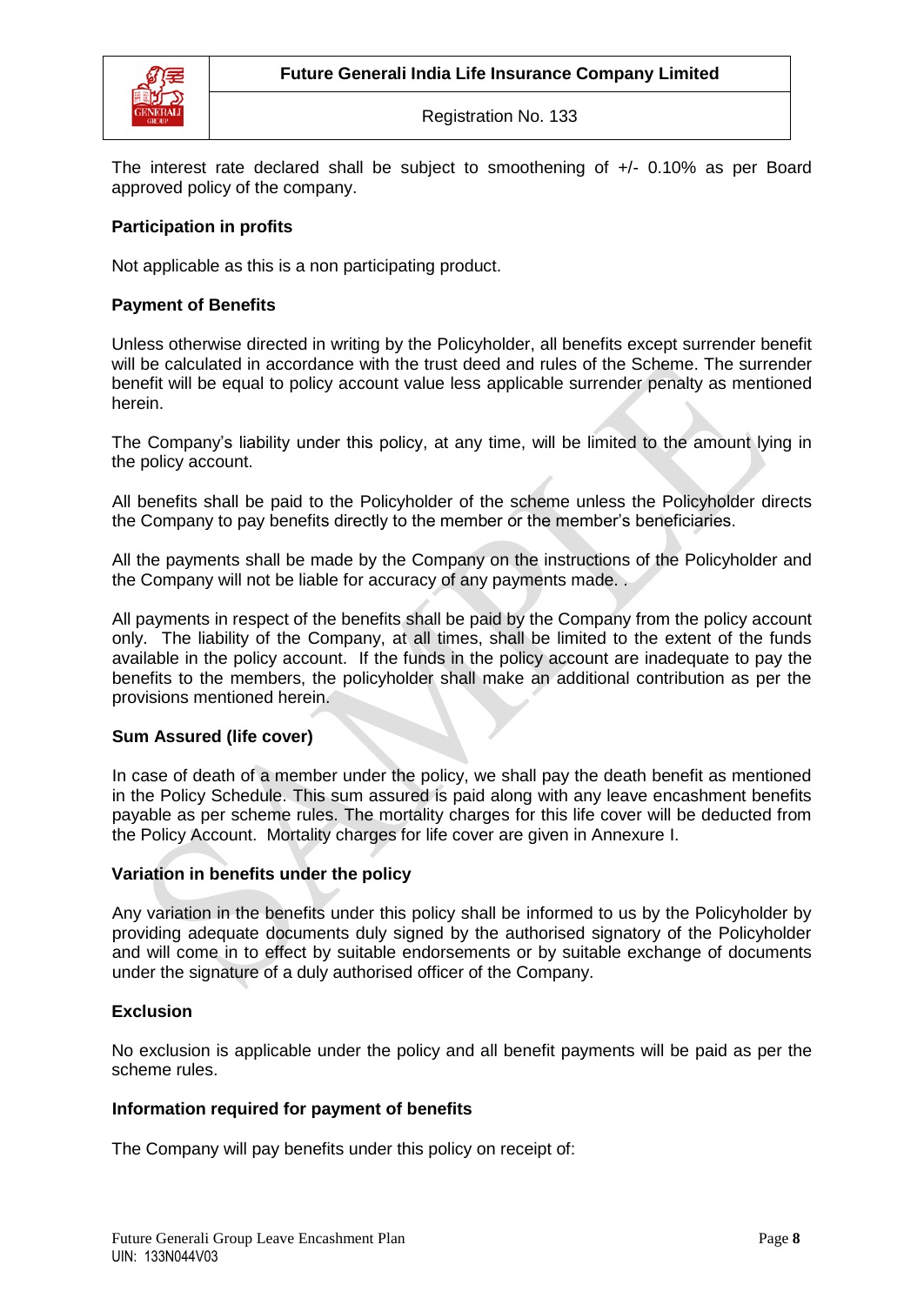

- A notice where the benefit is payable as per the scheme rules in respect of a member due to his resignation, retirement, death, disability etc. This notice must be signed by the trustees themselves or the authorised persons whom the trustees have delegated this responsibility. This notice shall be a valid discharge for the payment made by the Company.
- The notice will give particulars about the member (such as his name, membership number, date of birth, date of joining service, date of exit, cause of exit etc) for whom the benefit is payable, The policy holder making a claim shall also provide a calculation sheet computing the benefit payable in respect of the member.
- Where the cause of exit is the death of a member covered under the scheme, a certified copy of the death certificate shall also be provided.
- **Proof of existence and identity of the member or beneficiary, as the case may be, as** required by the Company
- Other information or requirements as the Company may find necessary to call for.

#### **Benefit statements**

Company will provide a benefit statement along with the benefit payments. Each benefit statement will provide details about the member and calculation of benefits payable in respect of such member. These statements are meant for the members/beneficiaries. The policyholder should check the details of member record and calculations of benefit from original records of the employer before the benefits are passed on to the member/ beneficiary.

### **Nomination of Beneficiary**

Nomination will be allowed as per section 39 of the Insurance Act, 1938, as amended from time to time, for receipt of leave encashment benefits in the event of the death of the member. Any nomination or change of nomination of the beneficiaries will be maintained by the Employer or Policyholder. In the event of death of the member, the Company will pay the leave encashment benefits to the Employer or Policyholder. In case the leave encashment benefits are to be paid directly to the member's beneficiary, the Employer or Policyholder should advise the Company in writing of this request alongwith the beneficiary details.

Please note the terms of Section 39 of the Insurance Act, 1938, as amended from time to

## time, which states as follows:

*(1) The holder of a policy of life insurance on his own life, may, when effecting the policy or at any time before the policy matures for payment, nominate the person or persons to whom the money secured by the policy shall be paid in the event of his death:*

*Provided that, where any nominee is a minor, it shall be lawful for the policyholder to appoint any person in the manner laid down by the insurer, to receive the money secured by the policy in the event of his death during the minority of the nominee.*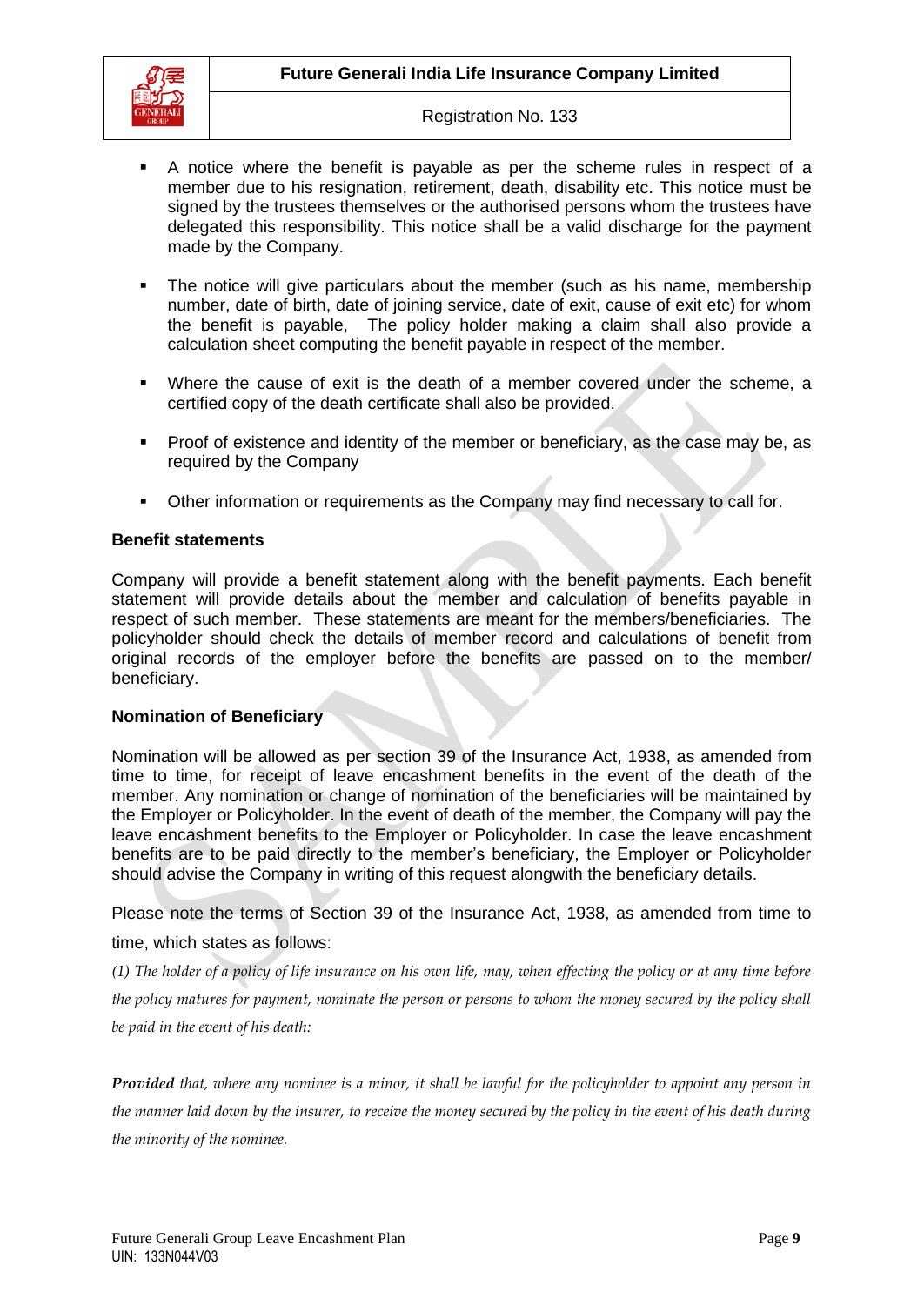

*(2) Any such nomination in order to be effectual shall, unless it is incorporated in the text of the policy itself, be made by an endorsement on the policy communicated to the insurer and registered by him in the records relating to the policy and any such nomination may at any time before the policy matures for payment be cancelled or changed by an endorsement or a further endorsement or a will, as the case may be, but unless notice in writing of any such cancellation or change has been delivered to the insurer, the insurer shall not be liable for any payment under the policy made bona fide by him to a nominee mentioned in the text of the policy or registered in records of the insurer.*

*(3) The insurer shall furnish to the policyholder a written acknowledgment of having registered a nomination or a cancellation change thereof, and may charge a fee as may be specified by regulations for registering such cancellation or change.*

*(4) A transfer or assignment of a policy made in accordance with section 38 shall automatically cancel a nomination:* 

*Provided that the assignment of a policy to the insurer who bears the risks on the policy at the time of the assignment, in consideration of a loan granted by that insurer on the security of the policy within its surrender* value, or its re-assignment on repayment of the loan shall not cancel a nomination, but shall affect the rights of *the nominee only to*

*the extent of the insurer's interest in the policy:*

*Provided further that the transfer or assignment of a policy, whether wholly or in part, in consideration of a loan advanced by the transferee or assignee to the policyholder, shall not cancel the nomination but shall affect the rights of the nominee only to the extent of the interest of the transferee or assignee, as the case may be, in the policy:*

*Provided also that the nomination, which has been automatically cancelled consequent upon the transfer or assignment. the same nomination shall stand automatically revived when the policy is reassigned by the assignee or retransferred by the transferee in favour of the policy-holder on repayment of loan other than on a security of policy to the insurer.*

*(5) Where the policy matures for payment during the lifetime of the person whose life is insured or where the nominee or, if there are more nominees than one, all the nominees die before the policy matures for payment, the amount secured by the policy shall be payable to the policy-holder or his heirs or legal representatives or the holder of a succession certificate, as the case may be.*

*(6) Where the nominee or if there are more nominees than one, a nominee or nominees survive the person whose life is insured, the amount secured by the policy shall be payable to such survivor or survivors.*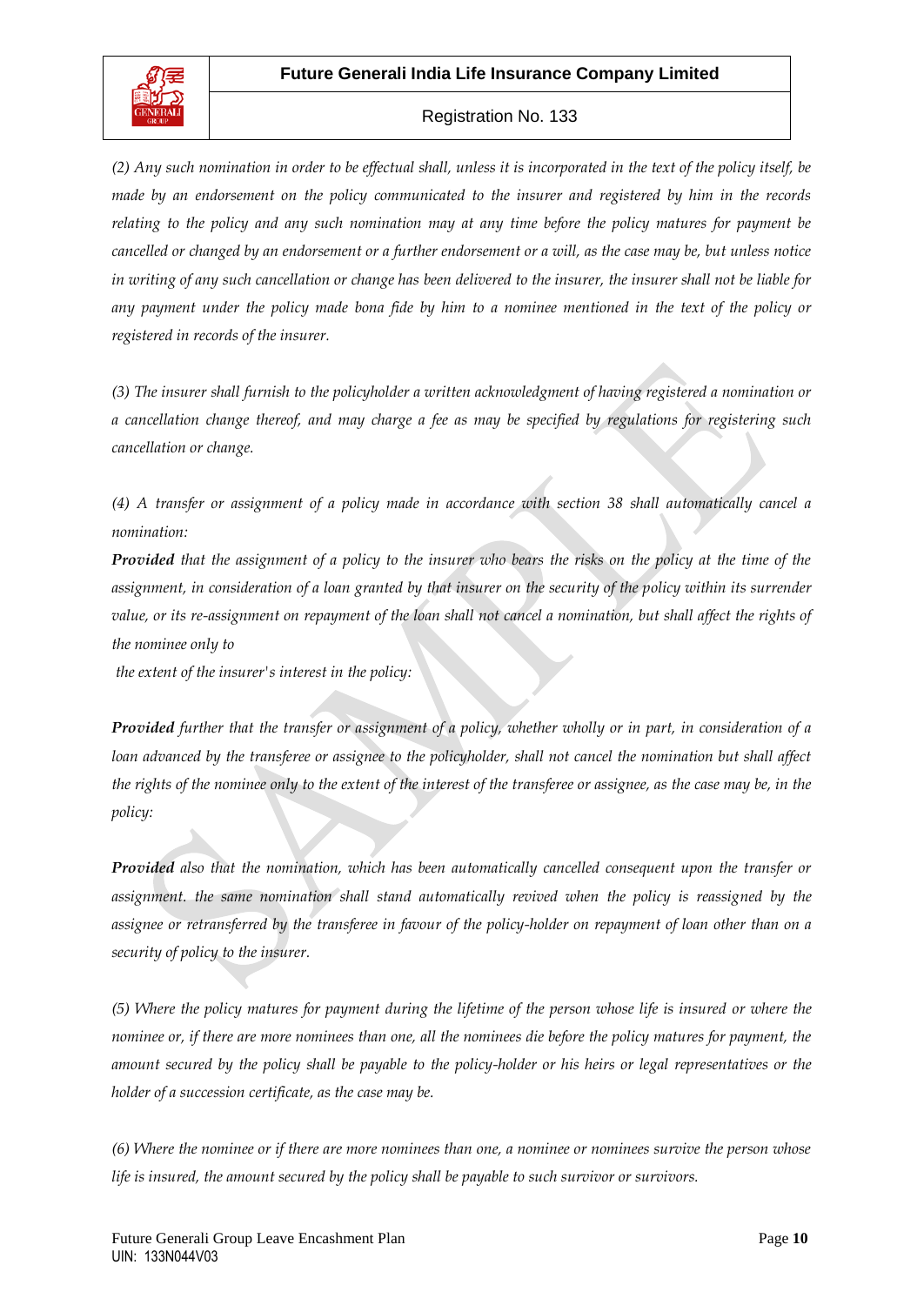

*(7) Subject to the other provisions of this section, where the holder of a policy of insurance on his own life nominates his parents , or his spouse ,or his children, or his spouse and children ,or any of them , the nominee or nominees shall be beneficially entitled to the amount payable by the insurer to him or them under sub-section (6) unless it is proved that the holder of the policy, having regard to the nature of his title to the policy, could not have conferred any such beneficial title on the nominee.*

*(8) Subject as aforesaid, where the nominee, or if there are more nominees than one , a nominee or nominees , to whom sub-section (7) applies, die after the person whose life is insured but before the amount secured by the*  policy is paid, the amount secured by the policy, or so much of the amount secured by the policy as represents *the share of the nominee or nominees so dying (as the case may be), shall be payable to the heirs or legal representatives of the nominee or nominees or the holder of a succession certificate, as the case may be, and they shall be beneficially entitled to such amount.*

*(9) Nothing in sub-sections (7) and (8) shall operate to destroy or impede the right of any creditor to be paid out of the proceeds of any policy of life insurance.*

*(10) The provisions of sub-sections (7) and (8) shall apply to all policies of life insurance maturing for payment after the commencement of the Insurance Laws (Amendment) Act, 2015.*

*(11) Where a policy-holder dies after the maturity of the policy but the proceeds and benefit of his policy has not been made to him because of his death, in such a case, his nominee shall be entitled to the proceeds and benefit of his policy.*

*(12) The provisions of this section shall not apply to any policy of life insurance to which section 6 of the Married Women's Property Act, 1874 , applies or has at any time applied:*

*Provided that where a nomination made whether before or after the commencement of the Insurance Laws (Amendment) Act, 2015, in favour of the wife of the person who has insured his life or of his wife and children or any of them is expressed, whether or not on the face of the policy, as being made under this section, the said section 6 shall be deemed not to apply or not to have applied to the policy.*

### **Proof of age**

The Company may require proof of age of the member before paying any benefits.

### **Surrender Value**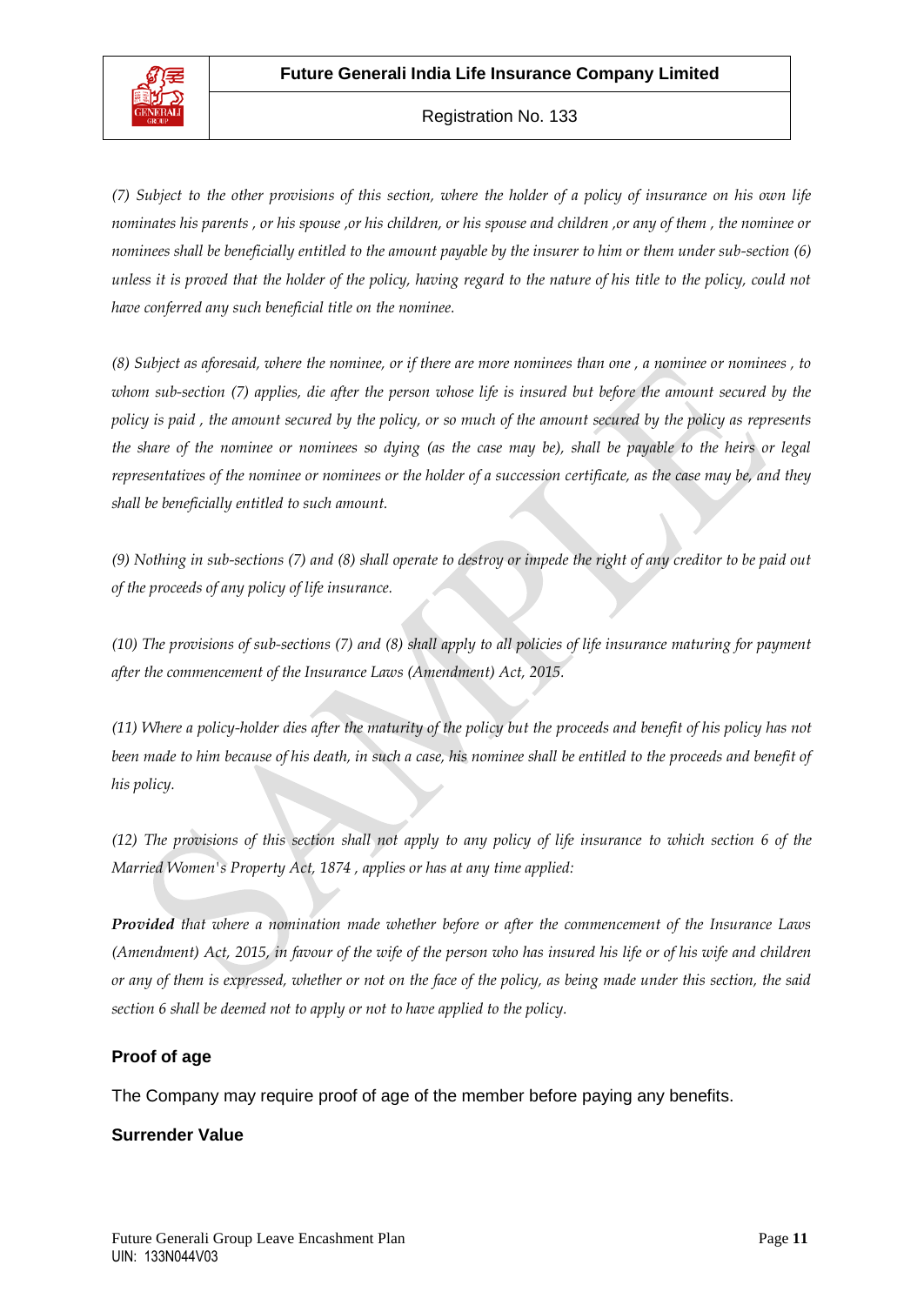

The Master Policyholder can surrender the policy at any time by giving a written request. The surrender value is equal to the policy account value *less* the surrender penalty, if any. The surrender penalty will be equal to 0.05% of the total policy account value subject to a maximum of Rs 500,000/- if the policy is surrendered within third annual renewal of the policy. .

If the policy is surrendered after the third annual renewal, then there will be no surrender penalty.

Once the policy is surrendered and the surrender value is paid, the Company shall cease to be liable for any benefit payable under the policy. Once the policy is terminated, it cannot be reinstated.

## **Market Value Adjustment (MVA)**

No Market Value Adjustment is applicable.

## **Termination of Master Policy**

The Policyholder should maintain a minimum balance of Rs 100,000/- in the policy account.

The company will send a notice to the Policyholder if the policy account value falls below Rs 100,000/-. The Policyholder can get a valuation done as per extant accounting standard governing the measurement of long term employee benefits to see if the scheme is underfunded or not.

If the scheme is not underfunded, the policy will continue as it is.

If the scheme is underfunded, then the company will give the Policyholder 30 day's period to pay additional contributions to address the underfunding of the scheme. If, the additional contributions are not received within the stated period, then, the company will terminate the policy and refund the entire amount available in the policy account to the Policyholder. Thereafter the Company shall cease to be liable for any benefit payable under the policy. Once policy is terminated, it cannot be reinstated.

### **Charges**

- *Surrender Charges:* 0.05% of total policy account value subject to a maximum of Rs 500,000/- if the policy is surrendered within third annual renewal of the policy.
- *Mortality charges for life cover:* given in Annexure I. These are annual charges. Mortality charges will be deducted from policy account value at the start of every month and will be 1/12<sup>th</sup> of annual charge.

These charges will be subject to applicable tax, if any.

#### **Variability of Charges**

o The surrender charges and mortality charges are guaranteed

Any change in amount or rate of charges as stated above will be subject to IRDAI approval.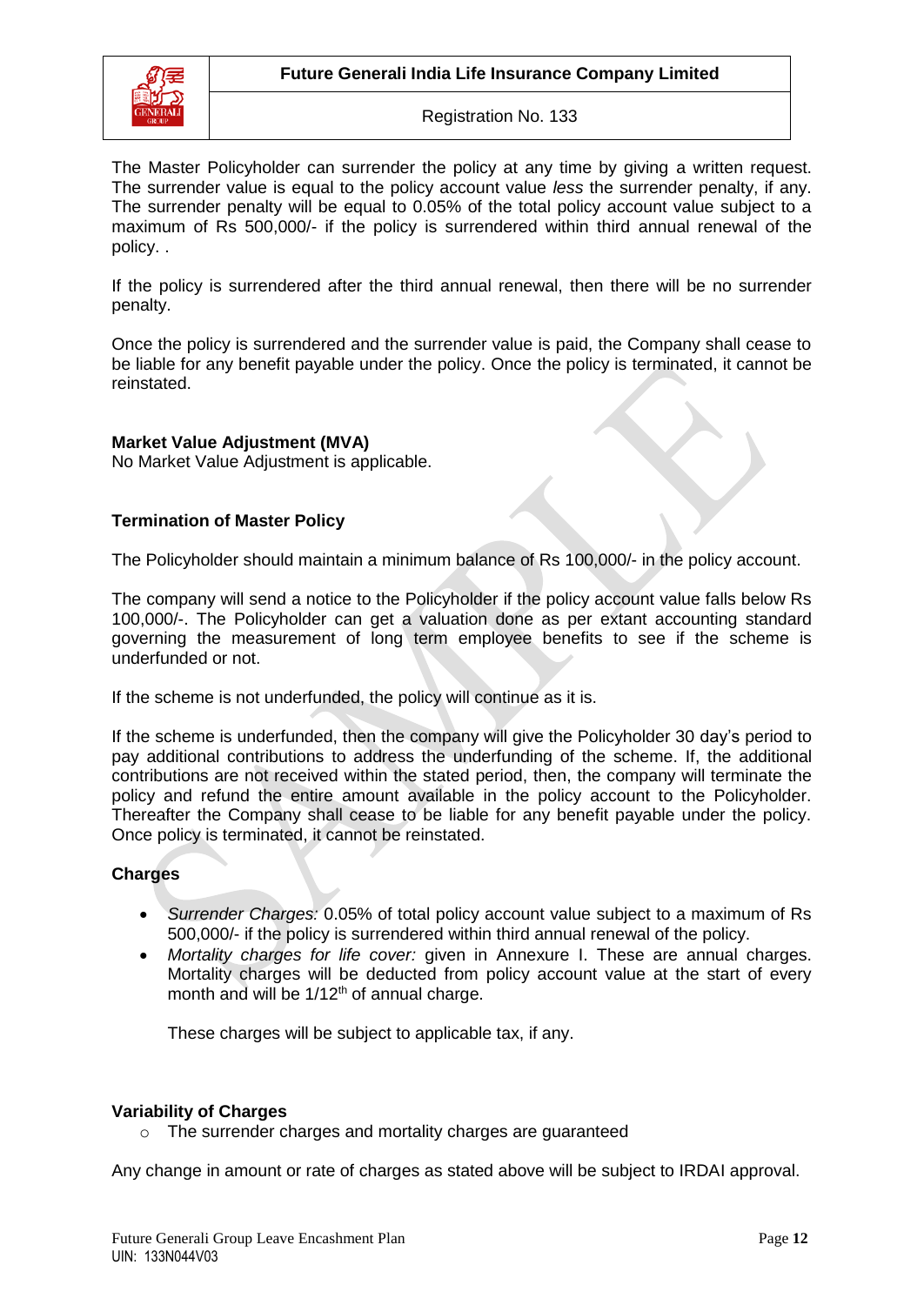

## **Part D – General Provisions as to Contributions**

Contributions as mentioned hereunder shall be made by the Policyholder to the Company.

The contribution with respect to this policy shall be made in accordance with the funding requirements as per the scheme rules. The trustee or employer or policyholder should confirm that such funding is required as per extant accounting standard governing the measurement of long term employee benefits.

This policy shall not allow any top-ups, unless required to address the underfunding of the scheme as per extant accounting standard governing the measurement of long term employee benefits.

### **Allocation**

All contributions received from the Policyholder by the Company shall be allocated to the policy account maintained by the Company for this policy.

If the Policyholder fails to observe or comply with any of the terms and conditions of this policy, the Company may decline to accept further contributions thereafter and thereupon the Policyholder shall be deemed to have discontinued payment of premiums hereunder.

### **Part E – Other General Provisions**

### **Policy Account Statement**

The Company will provide the Policyholder with an annual transaction account as at the end of each financial year showing a summary of the financial transactions relating to the policy account.

The annual transaction account will include:

- opening balance at the beginning of the financial year;
- contributions (including benefit transfers, if any) received during the financial year
- benefits paid on death, disablement, resignation, retirement etc of the members during the financial year
- deduction of applicable charges
- interest credited)
- closing balance at the end of the financial year.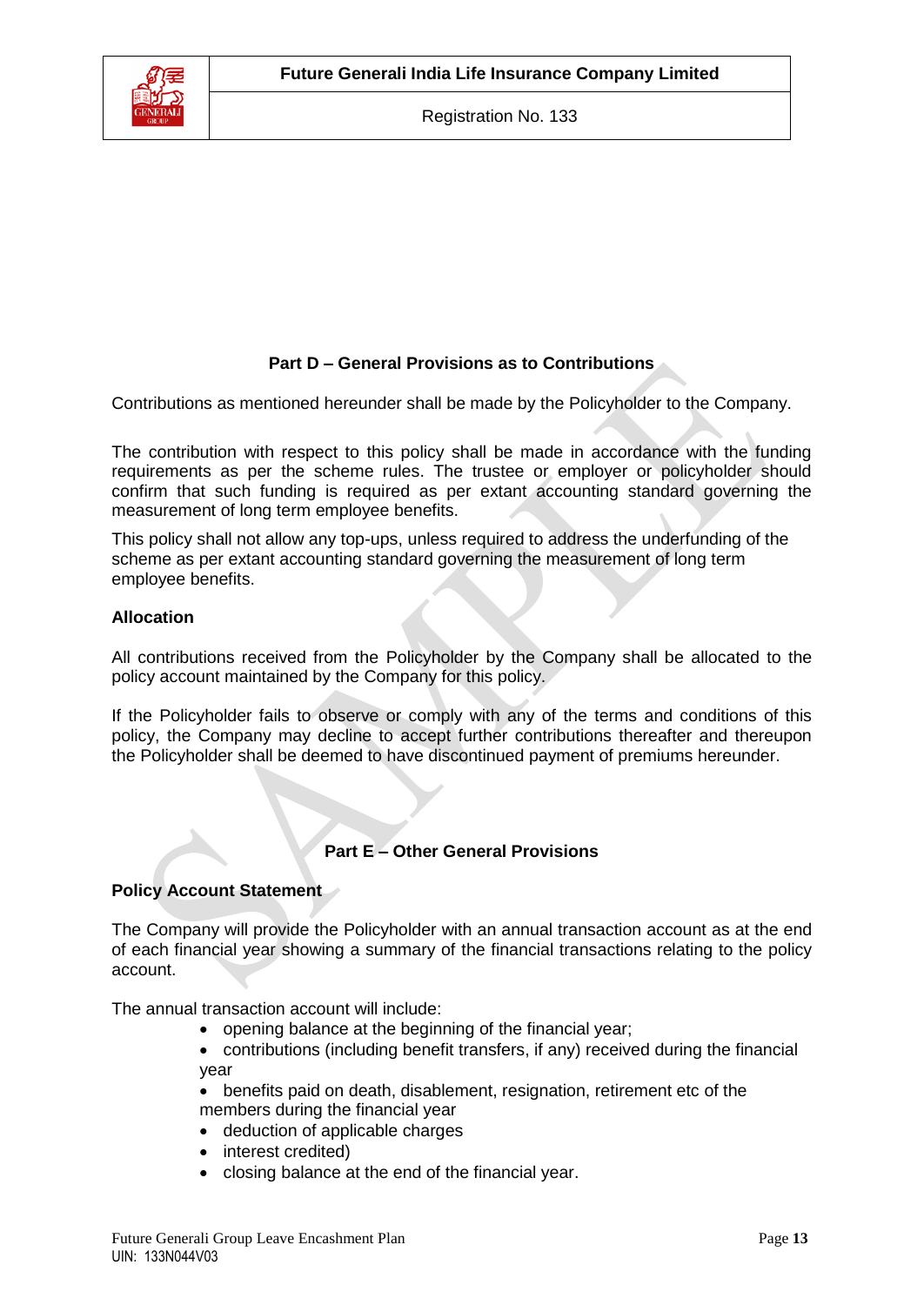

#### **Payment of taxes**

Where the Company is liable to deduct any tax, levy or any other duties on the benefits to be made under this policy pursuant to any directive from the Government or any competent authority, the Company shall deduct appropriate amounts for that purpose from the respective benefits and shall not be liable to the Policyholder and / or to the beneficiaries for the sums so deducted.

#### **Authority to pay benefits**

The Policyholder may authorise the Company to pay benefits directly to members, their beneficiaries (the later being to the person(s) to whom a benefit on death is to be paid) or an approved Leave Encashment scheme. Such authority must be provided in writing and until this authority is received, the Company will not pay any benefits to any other person(s) other than the Policyholder.

#### **Misstatement**

The Company solely relies upon any statements and particulars furnished by the Policyholder and disclaims any liability in addition to the scheme rules applicable under the policy, that it may be required to bear on account of any misstatement, error/omission or submission of erroneous data by the policyholder. The Company reserves the right to inspect or call for such records in original as in the opinion of the company may have a bearing on the contribution payable and/or benefits under the policy as per the scheme rules.

#### **Free look provision**

In case the Policyholder disagree with any of the terms and conditions of the policy, then the policy can be returned to the Company within 15 days of its receipt for cancellation, stating the objections. Future Generali will refund the policy account value after the deduction of the policy stamp charges and the cost of insurance cover for the period on cover up to the date of cancellation.

#### **Lapse/Termination**

Please refer Part B – "Termination of Participation" and Part C – "Termination of Master Policy"

#### **Revivals**

Not Applicable

#### **Partial Withdrawal**

Not allowed under the policy

#### **Loans**

No loans are available under this policy.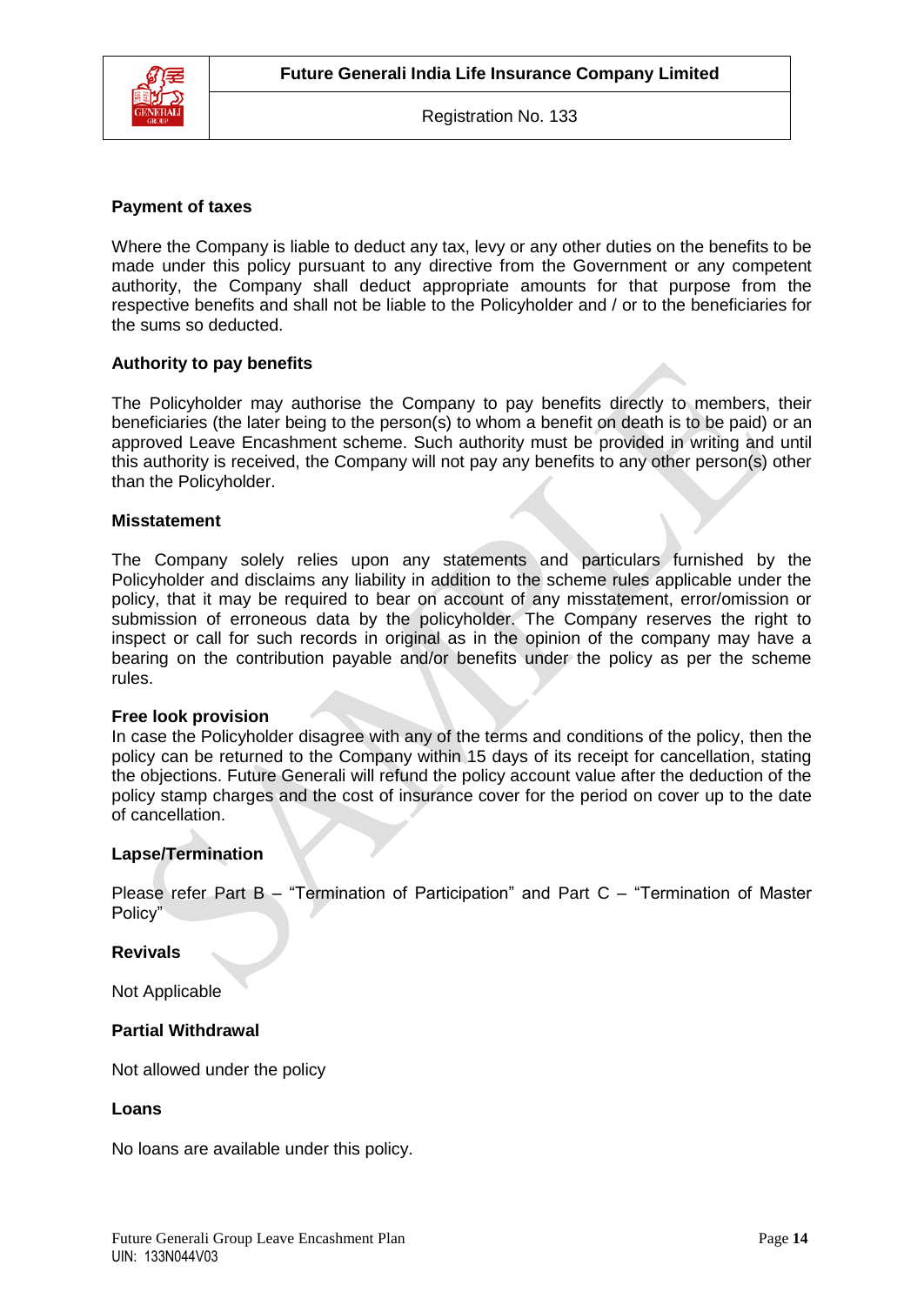

### **Assignment**

This policy cannot be assigned. Further, the benefits payable hereunder are strictly personal and cannot be assigned, changed or alienated in any way by the members or the beneficiaries.

### **Endorsements**

The terms and conditions of this policy cannot be waived or changed except by endorsement approved and signed by authorised officials of the Company.

The Company must be notified whenever there is any change of trustees and/or in the Trust Deed and Rules of the scheme underlying this policy. The Company will not be liable for any error in calculating or paying benefits where such changes have not been provided by the Policyholder and endorsed by the Company under this policy.

#### **Applicable legislation**

This policy is subject to the legislation prevailing in India. The parties shall be subject to the jurisdiction of the law courts situated within the Republic of India for all matters and disputes arising from or relating to or concerning the application, declaration and the provisions of the Policy.

### **Applicable currency**

All amounts due under this policy are payable in Indian Currency at the Office of the Company situated at Mumbai, but the Company at its sole discretion may fix an alternative place of payment for the claim at any time before or after the claim arises.

#### **Grievance / dispute reconciliation**

(i) In the event of any grievance the Policyholder may have under this Policy, a reference may be made to our office at the following address giving the nature and full particulars of the grievance.

#### **Grievance Redressal Department**

Future Generali India Life Insurance Company Limited Future Generali India Life Insurance Co. Ltd, Unit 801 and 802, 8th floor, Tower C, Embassy 247 Park, L.B.S. Marg, Vikhroli (W), Mumbai – 400083 Email: [care@futuregenerali.in](mailto:care@futuregenerali.in)

Website of the Company: [life.futuregenerali.in](http://www.futuregenerali.in/) Contact No : 022-41514500 Toll Free No: 1800 102 2355

You may also reach out to Your nearest branch. You can locate Your nearest branch on Our website at <https://life.futuregenerali.in/customer-service/branch-locator/>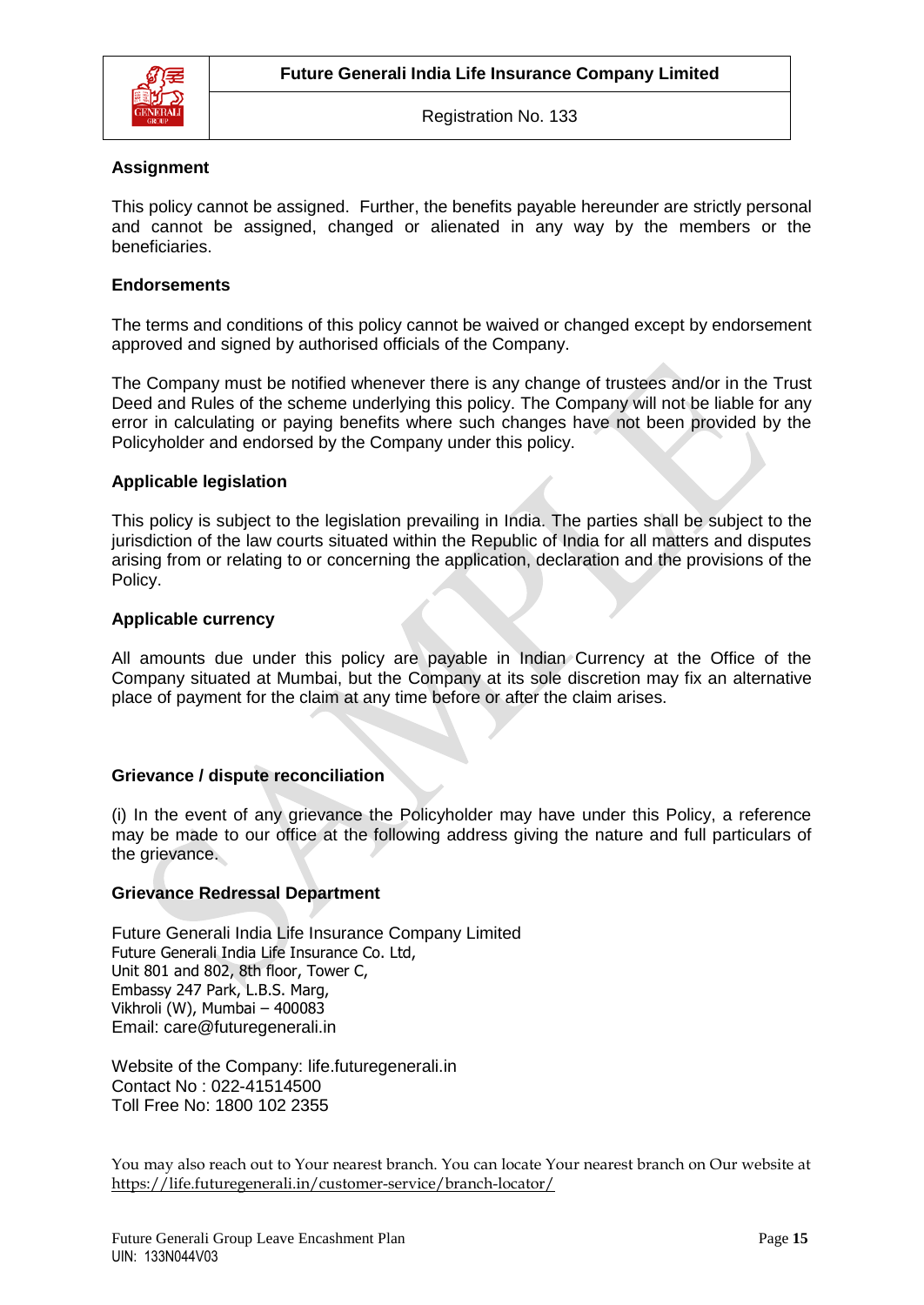

(ii) In case you are not satisfied with the decision of the above office, or have not received any response within 10 days, you may contact the following official for resolution of the grievance.

## **Grievance Redressal Officer**

Future Generali India Life Insurance Company Limited Future Generali India Life Insurance Co. Ltd, Unit 801 and 802, 8th floor, Tower C, Embassy 247 Park, L.B.S. Marg, Vikhroli (W), Mumbai – 400083 Contact No: 022 41514712 Toll Free No: 1800-102-2355 Email: [gro@futuregenerali.in](mailto:gro@futuregenerali.in)

In case you have not received any response within 30 days from the date filing of complaints with us, you can approach Insurance Ombudsman as per the details specified in Annexure I

iii) In case you are not satisfied with the decision / resolution of the Company, you may approach the IRDAI (Insurance Regulatory and Development Authority of India) through **Integrated Grievance Management System (IGMS).** IGMS provides a gateway for policyholders to register complaints with insurance companies first and if need be escalate them to the IRDAI Grievance Cells.

### *IRDAI Grievance Call Centre (IGCC)*

CALL CENTER: TOLL FREE NUMBER (155255) for voice calls

Email ID: [complaints@irda.gov.in](mailto:complaints@irda.gov.in)

REGISTER YOUR COMPLAIN ONLINE AT:<http://www.igms.irda.gov.in/>

Address for communication for complaints by paper/fax:

Consumer affairs Department, Insurance Regulatory and Development Authority, Sy.No.115/1, Financial District, Nanakramguda, Gachibowli, Hyderabad – 500 032 Fax 91 – 40 – 66789768

## **For Insurance Ombudsman:**

- i) In case Our decision/resolution is not satisfactory, the Insurance Ombudsman Appointed under the provisions of Insurance Ombudsman Rules, 2017 may be approached if the grievance pertains to:
	- a) delay in settlement of claims, beyond the time specified in the regulations, framed under the Insurance Regulatory and Development Authority of India Act, 1999;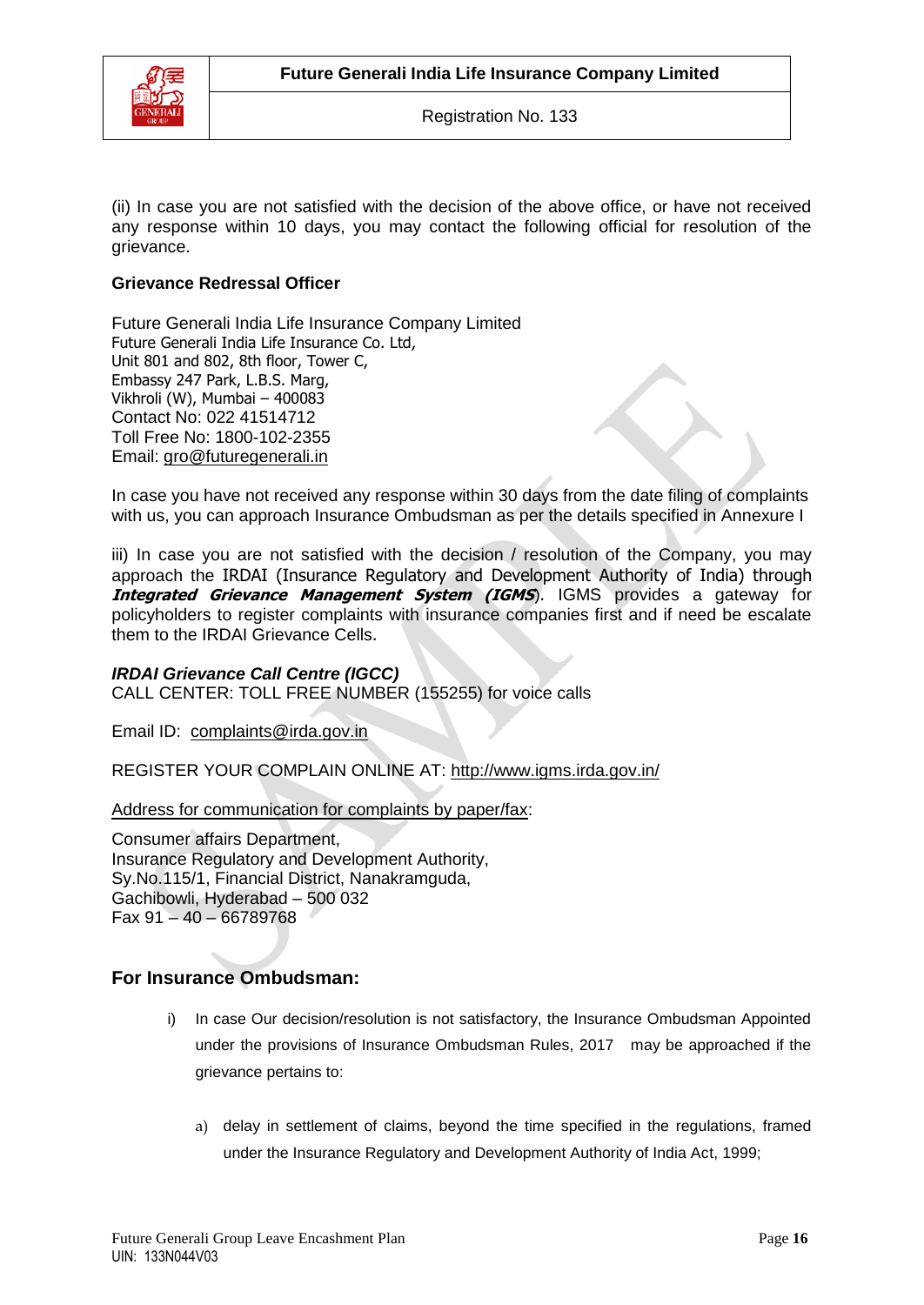



- b) any partial or total repudiation of claims by the life insurer, General insurer or the health insurer ;
- c) disputes over premium paid or payable in terms of insurance policy;
- d) misrepresentation of policy terms and conditions at any time in the policy document or policy contract;
- e) legal construction of insurance policies in so far as the dispute relates to claim;
- f) policy servicing related grievances against insurers and their agents and intermediaries;
- g) issuance of life insurance policy, general insurance policy including health insurance policy which is not in conformity with the proposal form submitted by the proposer;
- h) non-issuance of insurance policy after receipt of premium in life insurance and general insurance including health insurance; and
- i) any other matter resulting from the violation of provisions of the Insurance Act, 1938 or the regulations ,circulars, guidelines or instructions issued by the IRDAI from time to time or the terms and conditions of the policy contract, in so far as they relate to issues mentioned at clauses (a) to (f)
- ii) Further, As per Rule 14(3) of the Insurance Ombudsman Rules 2017, the complaint to the Insurance Ombudsman can be made only if:
	- a) the complainant makes a written representation to the insurer named in the complaint and—
		- (i) either the insurer had rejected the complaint; or
		- (ii) the complainant had not received any reply within a period of one month after the insurer received his representation; or
		- (iii) the complainant is not satisfied with the reply given to him by the insurer;
	- b) The complaint is made within one year—
		- (i) after the order of the insurer rejecting the representation is received; or
		- (ii) after receipt of decision of the insurer which is not to the satisfaction of the complainant;
		- (iii) after expiry of a period of one month from the date of sending the written representation to the insurer if the insurer fails to furnish reply to the complainant

The Insurance Ombudsman is an organization that addresses grievances that are not settled to Your satisfaction. The list of Insurance Ombudsmen offices is provided as Annexure III to this Policy. Further, the list of Insurance Ombudsmen offices is also available at the website below: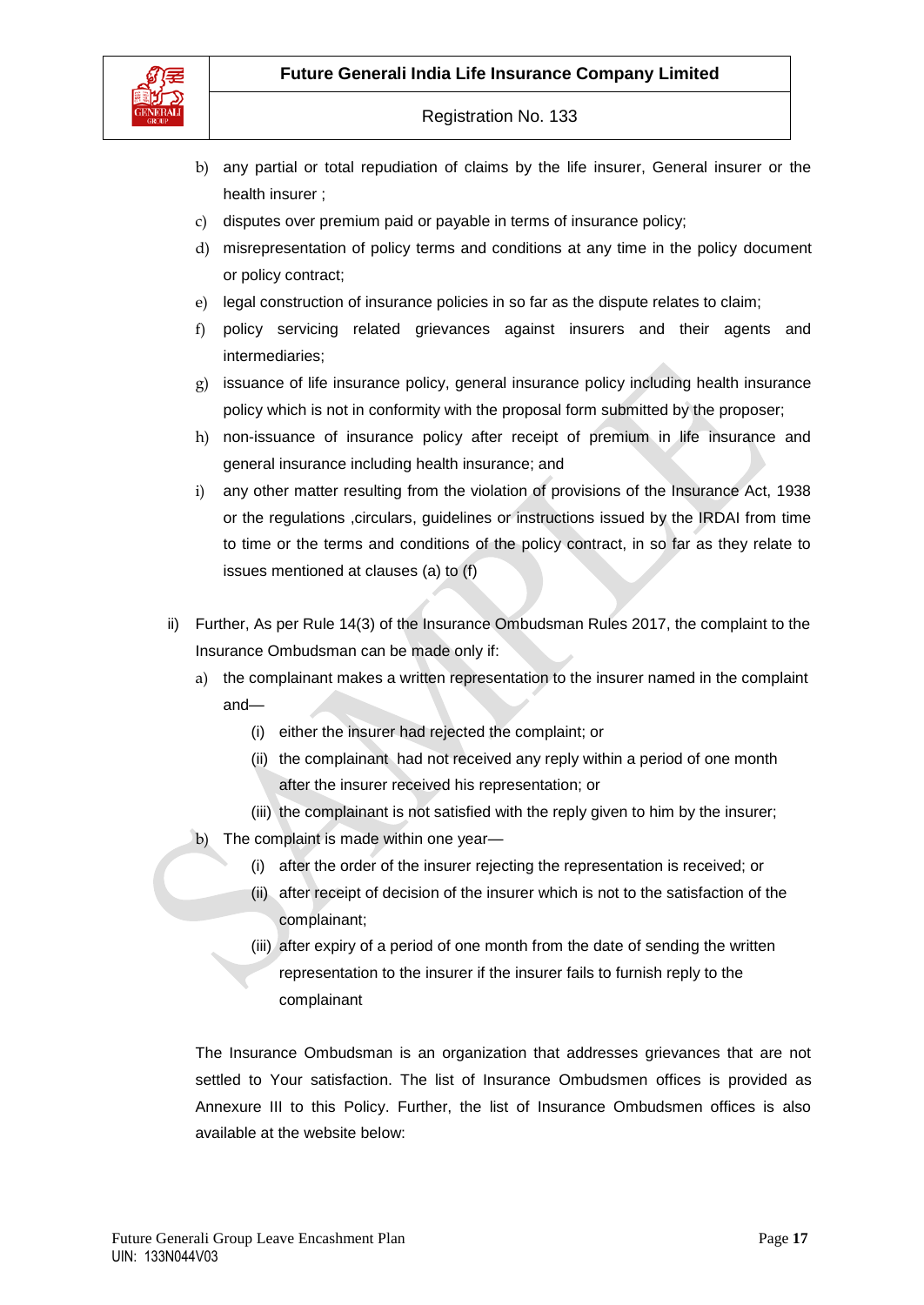

[http://www.ecoi.co.in](http://www.ecoi.co.in/)

### **Address of Company for correspondence**

Any notice, information or instruction to the Company must be in writing and delivered to the address intimated by the Company to the Policyholder which is currently:

Chief – Operations Future Generali India Life Insurance Co. Ltd, Unit 801 and 802, 8th floor, Tower C, Embassy 247 Park, L.B.S. Marg, Vikhroli (W), Mumbai – 400083

The Company may change the address stated above and intimate the Policyholder of such change by suitable means.

Any notice, information or instruction from the Company to the Policyholder shall be mailed to the address of the Policyholder stated in the Schedule of this policy or to the changed address as intimated to the Company in writing.

Please communicate any change in Your address or any other communication details immediately, as it helps Us to reach to You faster. The correct address ensures that all our communications reach to you timely.

**Words and expressions used in this policy but not defined herein shall, unless the context specifies otherwise, have the same meaning as defined in the Insurance Act 1938 and/or rules/regulations made there under as may be amended from time to time.**

## **Section 45 of the Insurance Act 1938, as amended from time to time states:**

- (1) *No policy of life insurance shall be called in question on any ground whatsoever after the expiry of three years from the date of the policy, i.e., from the date of issuance of the policy or the date of commencement of risk or the date of revival of the policy or the date of the rider to the policy, whichever is later.*
- (2) *A policy of life insurance may be called in question at any time within three years from the date of issuance of the policy or the date of commencement of risk or the date of revival of the policy or the date of the rider to the policy, whichever is later, on the ground of fraud:*

*Provided that the insurer shall have to communicate in writing to the insured or the legal representatives or nominees or assignees of the insured the grounds and materials on which such decision is based.*

*Explanation I.—For the purposes of this sub-section, the expression "fraud" means any of the following acts committed by the insured or by his agent, with intent to deceive the insurer or to induce the insurer to issue a life insurance policy:—*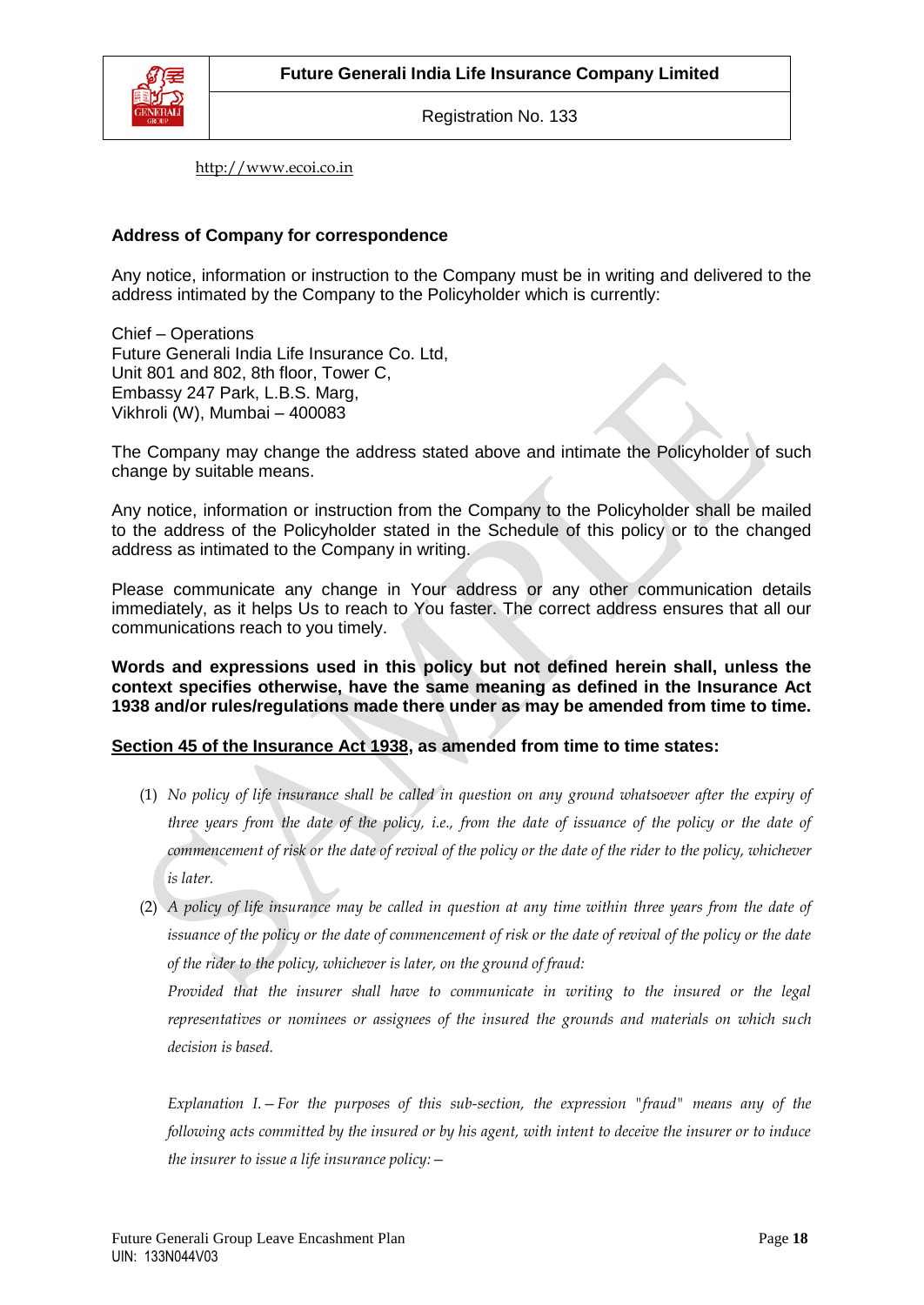

*(a) the suggestion, as a fact of that which is not true and which the insured does not believe to be true; (b) the active concealment of a fact by the insured having knowledge or belief of the fact;*

*(c) any other act fitted to deceive; and*

*(d) any such act or omission as the law specially declares to be fraudulent.*

*Explanation II.—Mere silence as to facts likely to affect the assessment of the risk by the insurer is not fraud, unless the circumstances of the case are such that regard being had to them, it is the duty of the insured or his agent keeping silence, to speak, or unless his silence is, in itself, equivalent to speak.*

(3) *Notwithstanding anything contained in sub-section(2), no insurer shall repudiate a life insurance policy on the ground of fraud if the insured can prove that the mis-statement of or suppression of a material fact was true to the best of his knowledge and belief or that there was no deliberate intention to suppress the fact or that such mis-statement of or suppression of a material fact are within the knowledge of the insurer:*

*Provided that in case of fraud, the onus of disproving lies upon the beneficiaries, in case the policyholder is not alive.* 

*Explanation.—A person who solicits and negotiates a contract of insurance shall be deemed for the purpose of the formation of the contract, to be the agent of the insurer.*

(4) *A policy of life insurance may be called in question at any time within three years from the date of issuance of the policy or the date of commencement of risk or the date of revival of the policy or the date of the rider to the policy, whichever is later, on the ground that any statement of or suppression of a*  fact material to the expectancy of the life of the insured was incorrectly made in the proposal or other *document on the basis of which the policy was issued or revived or rider issued:*

Provided that the insurer shall have to communicate in writing to the insured or the legal *representatives or nominees or assignees of the insured the grounds and materials on which such decision to repudiate the policy of life insurance is based.*

*Provided further that in case of repudiation of the policy on the ground of mis-statement or suppression of a material fact, and not on the ground of fraud, the premiums collected on the policy till the date of repudiation shall be paid to the insured or the legal representatives or nominees or assignees of the insured within a period of ninety days from the date of such repudiation.*

*Explanation.—For the purposes of this sub-section, the misstatement of or suppression of fact shall not be considered material unless it has a direct bearing on the risk undertaken by the insurer, the onus is*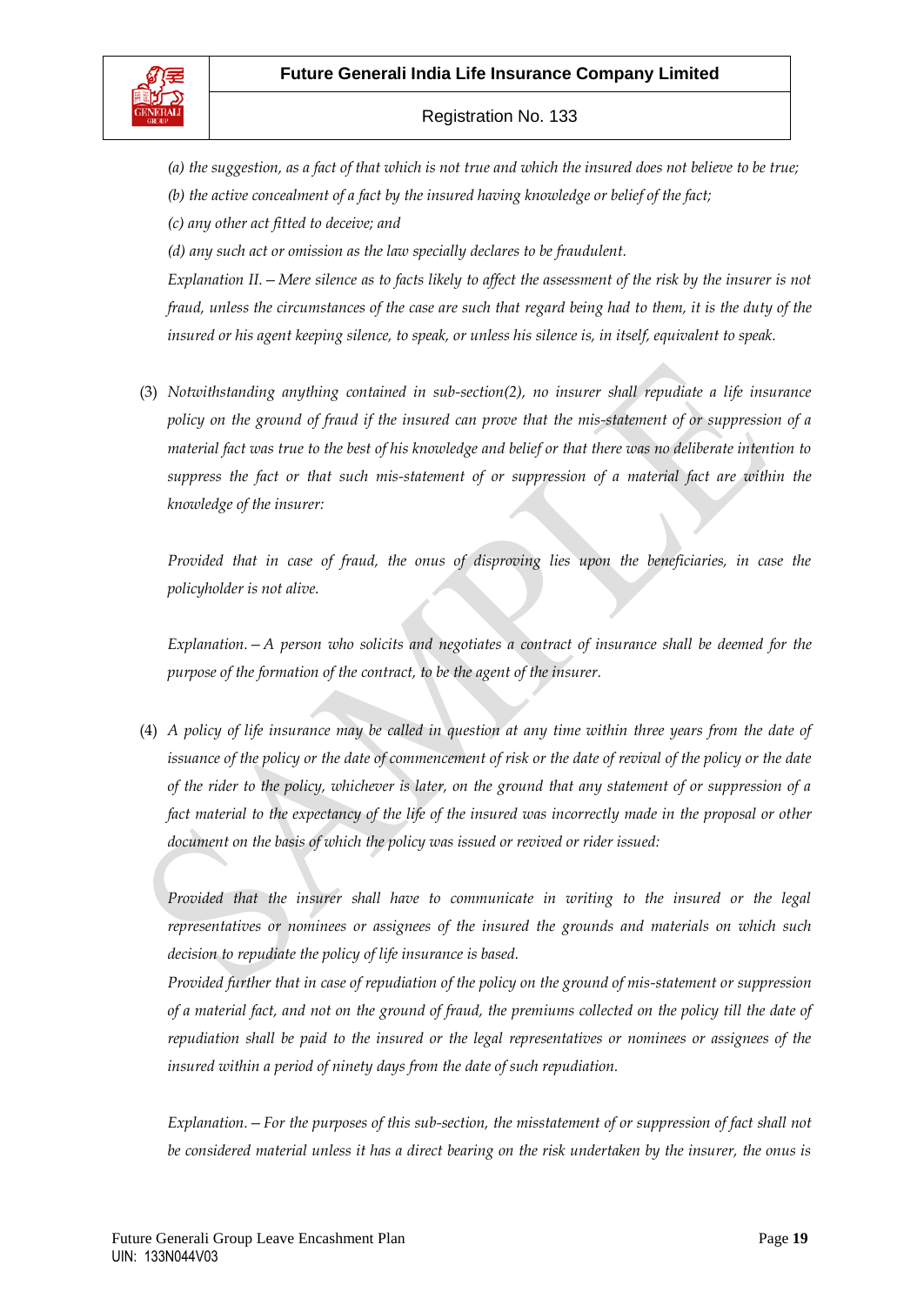

*on the insurer to show that had the insurer been aware of the said fact no life insurance policy would have been issued to the insured.*

(5) *Nothing in this section shall prevent the insurer from calling for proof of age at any time if he is entitled to do so, and no policy shall be deemed to be called in question merely because the terms of the policy are adjusted on subsequent proof that the age of the life insured was incorrectly stated in the proposal.* 

### **Prohibition of rebates**

**Section 41 of the Insurance Act 1938 as amended from time to time states:. (**(1)No person shall allow or offer to allow, either directly or indirectly, as an inducement to any person to take or renew or continue an insurance in respect of any kind of risk relating to lives or property in India, any rebate of the whole or part of the commission payable or any rebate of the premium shown on the policy, nor shall any person taking out or renewing or continuing a policy accept any rebate, except such rebate as may be allowed in accordance with the published prospectuses or tables of the insurer:

Provided that acceptance by an insurance agent of commission in connection with a policy of life insurance taken out by himself on his own life shall not be deemed to be acceptance of a rebate of premium within the meaning of this sub section if at the time of such acceptance the insurance agent satisfies the prescribed conditions establishing that he is a bona fide insurance agent employed by the insurer.

(2) Any person making default in complying with the provisions of this section shall be liable for a penalty which may extend to ten lakh rupees."

Annexure I

Annual mortality charge per 1000 Sum Assured for life cover

Future Generali Group Leave Encashment Plan Page 20 UIN: 133N044V03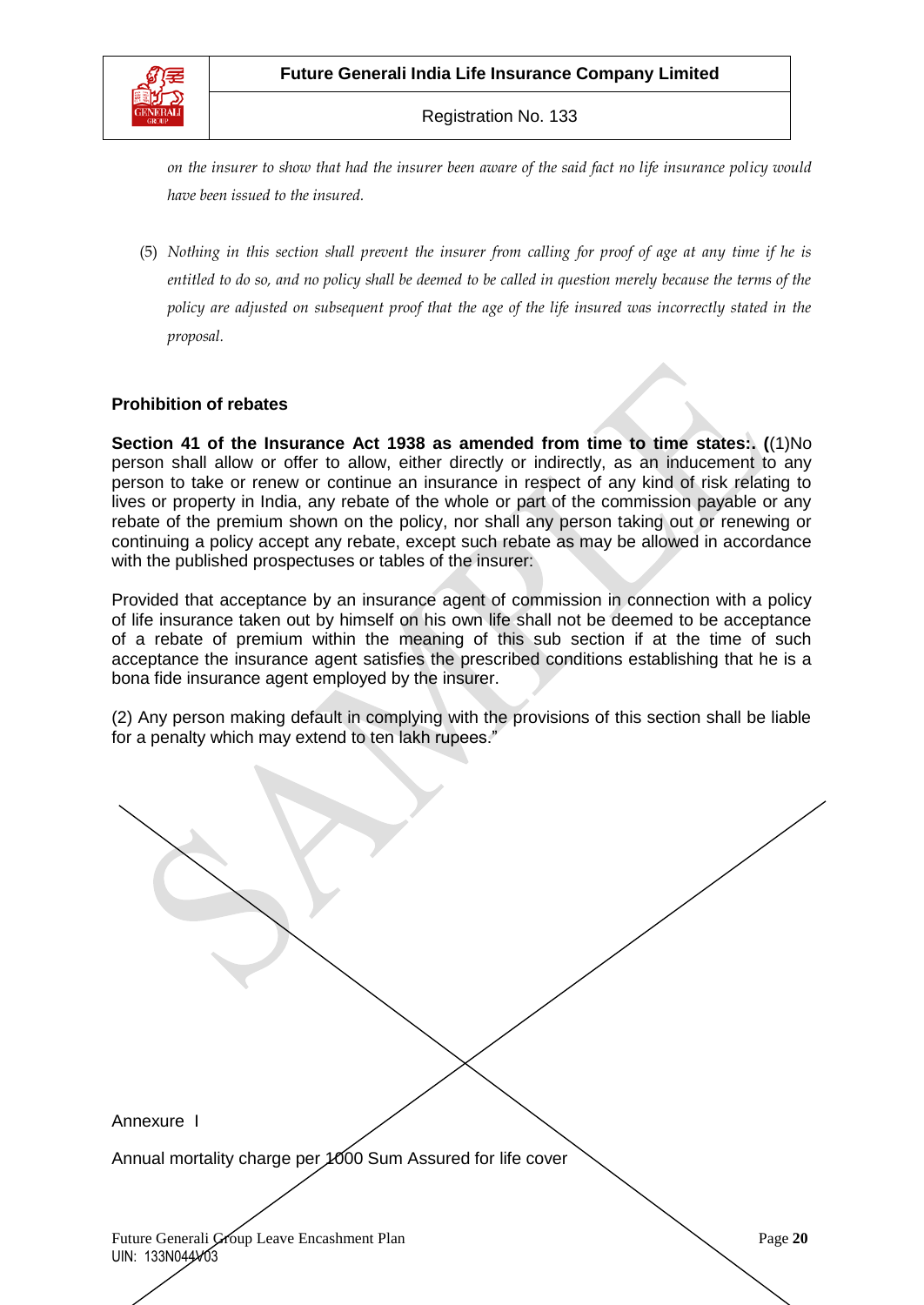## **Future Generali India Life Insurance Company Limited**



| Age last | Mortality | Age last | Mortality  |
|----------|-----------|----------|------------|
| birthday | Charge    | birthday | Charge     |
| 18       | 0.84      | 44       | 2.69       |
| 19       | 0.88      | 45       | 2.99       |
| 20       | 0.92      | 46       | 3.32       |
| 21       | 0.94      | 47       | 3.71       |
| 22       | 0.96      | 48       | 4.13       |
| 23       | 0.98      | 49       | 4.60       |
| 24       | 0.99      | 50       | 5.10       |
| 25       | 1.00      | 51       | 5.64       |
| 26       | 1.01      | 52       | 6.20       |
| 27       | 1.02      | 53       | 6.79       |
| 28       | 1.04      | 54       | 7.39       |
| 29       | 1.05      | 55       | 8.02       |
| 30       | 1.08      | 56       | 8.67       |
| 31       | 1.11      | 57       | 9.35       |
| 32       | 1.15      | 58       | 10.07      |
| 33       | 1.20      | 59       | 10.84      |
| 34       | 1.25      | 60       | 11.68      |
| 35       | 1.32      | 61       | 12.59      |
| 36       | 1.40      | 62       | 13.59      |
| 37       | 1.49      | 63       | 14.70      |
| 38       | 1.60      | 64       | 15.92      |
| 39       | 1.72      | 65       | 17.27      |
| 40       | 1.87      | 66       | 4<br>18.75 |
| 41       | 2.03      | 67       | 20.38      |
| 42       | 2.22      | 68       | 22.17      |
| 43       | 2.44      | 69       | 24.13      |

Annexure- II LIST OF INSURANCE OMBUDSMEN

| <b>CT DETAILS</b><br>7N<br>$\Lambda$<br>. | <b>JURISDICTION</b>                 |  |
|-------------------------------------------|-------------------------------------|--|
|                                           | T Inion<br>Lerritory<br>. )istrict: |  |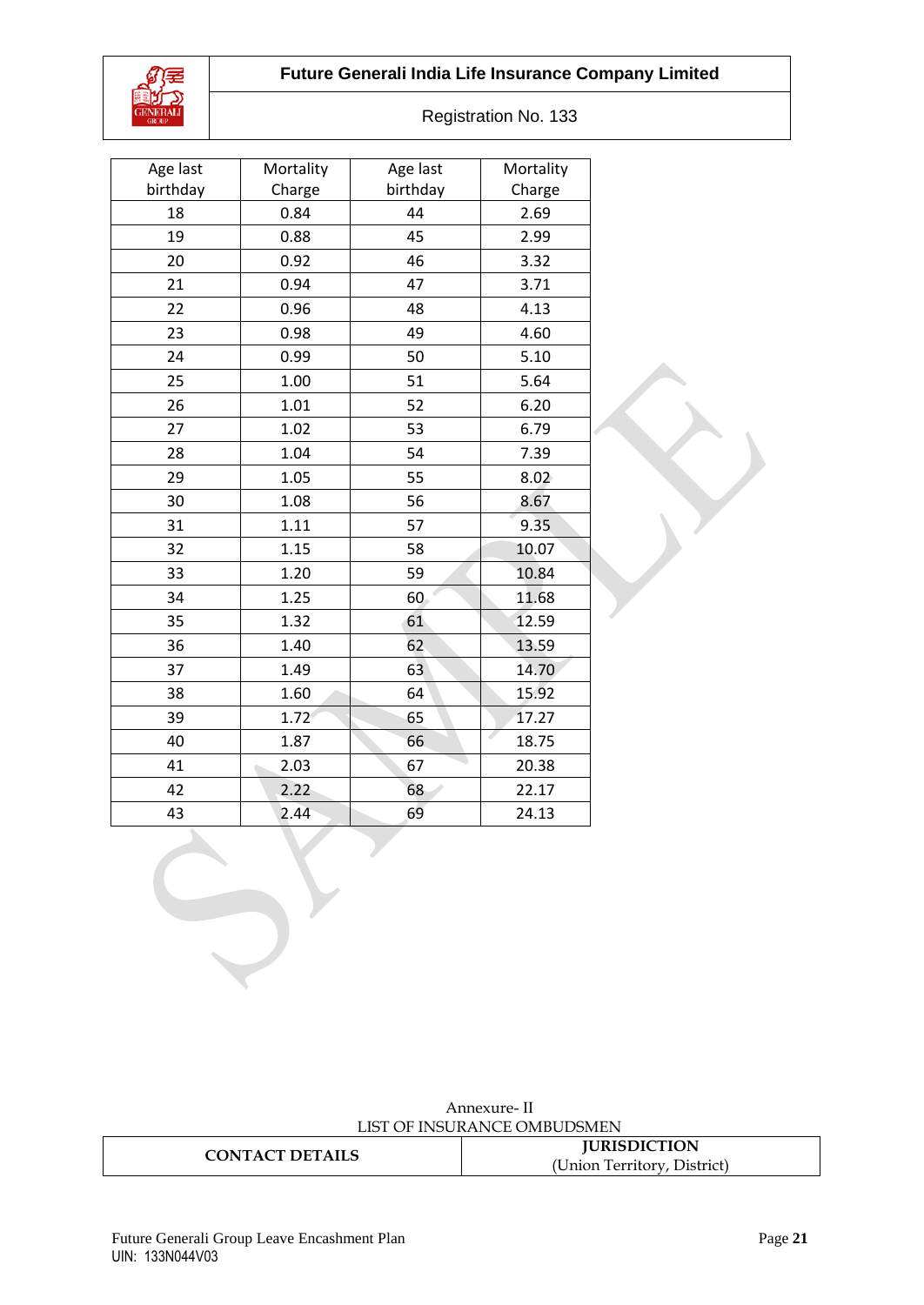

| <b>AHMEDABAD</b>                           |                                                                                          |  |
|--------------------------------------------|------------------------------------------------------------------------------------------|--|
| Office of the Insurance Ombudsman,         |                                                                                          |  |
| 2nd floor, Ambica House,                   |                                                                                          |  |
| Near C.U. Shah College,                    | Gujarat,                                                                                 |  |
| 5, Navyug Colony, Ashram Road,             | Dadra & Nagar Haveli,                                                                    |  |
| Ahmedabad - 380 014.                       | Daman and Diu.                                                                           |  |
| Tel.: 079 - 27546150 / 27546139            |                                                                                          |  |
| Fax: 079 - 27546142                        |                                                                                          |  |
| Email: bimalokpal.ahmedabad@ecoi.co.in     |                                                                                          |  |
| <b>BENGALURU</b>                           |                                                                                          |  |
| Office of the Insurance Ombudsman,         |                                                                                          |  |
| Jeevan Soudha Building, PID No. 57-27-N-19 |                                                                                          |  |
| Ground Floor, 19/19, 24th Main Road,       | Karnataka.                                                                               |  |
| JP Nagar, Ist Phase,                       |                                                                                          |  |
| Bengaluru - 560 078.                       |                                                                                          |  |
| Tel.: 080 - 26652048 / 26652049            |                                                                                          |  |
| Email: bimalokpal.bengaluru@ecoi.co.in     |                                                                                          |  |
| <b>BHOPAL</b>                              |                                                                                          |  |
| Office of the Insurance Ombudsman,         |                                                                                          |  |
| Janak Vihar Complex, 2nd Floor,            |                                                                                          |  |
| 6, Malviya Nagar, Opp. Airtel Office,      |                                                                                          |  |
| Near New Market,                           | Madhya Pradesh                                                                           |  |
| Bhopal - 462 003.                          | Chattisgarh.                                                                             |  |
| Tel.: 0755 - 2769201 / 2769202             |                                                                                          |  |
| Fax: 0755 - 2769203                        |                                                                                          |  |
| Email: bimalokpal.bhopal@ecoi.co.in        |                                                                                          |  |
| <b>BHUBANESHWAR</b>                        |                                                                                          |  |
| Office of the Insurance Ombudsman,         |                                                                                          |  |
| 62, Forest park,                           |                                                                                          |  |
| Bhubneshwar - 751 009.                     | Orissa.                                                                                  |  |
| Tel.: 0674 - 2596461 / 2596455             |                                                                                          |  |
| Fax: 0674 - 2596429                        |                                                                                          |  |
| Email: bimalokpal.bhubaneswar@ecoi.co.in   |                                                                                          |  |
| <b>CHANDIGARH</b>                          |                                                                                          |  |
| Office of the Insurance Ombudsman,         |                                                                                          |  |
| S.C.O. No. 101, 102 & 103, 2nd Floor,      |                                                                                          |  |
| Batra Building, Sector 17 - D,             | Punjab, Haryana, Himachal Pradesh, Jammu &<br>Kashmir and Union territory of Chandigarh. |  |
| Chandigarh - 160 017.                      |                                                                                          |  |
| Tel.: 0172 - 2706196 / 2706468             |                                                                                          |  |
| Fax: 0172 - 2708274                        |                                                                                          |  |
| Email: bimalokpal.chandigarh@ecoi.co.in    |                                                                                          |  |
| <b>CHENNAI</b>                             |                                                                                          |  |
| Office of the Insurance Ombudsman,         |                                                                                          |  |
| Fatima Akhtar Court, 4th Floor, 453,       | Tamil Nadu,<br>Pondicherry Town and                                                      |  |
| Anna Salai, Teynampet,                     |                                                                                          |  |
| CHENNAI - 600 018.                         |                                                                                          |  |
| Tel.: 044 - 24333668 / 24335284            | Karaikal (which are part of Pondicherry).                                                |  |
| Fax: 044 - 24333664                        |                                                                                          |  |
| Email: bimalokpal.chennai@ecoi.co.in       |                                                                                          |  |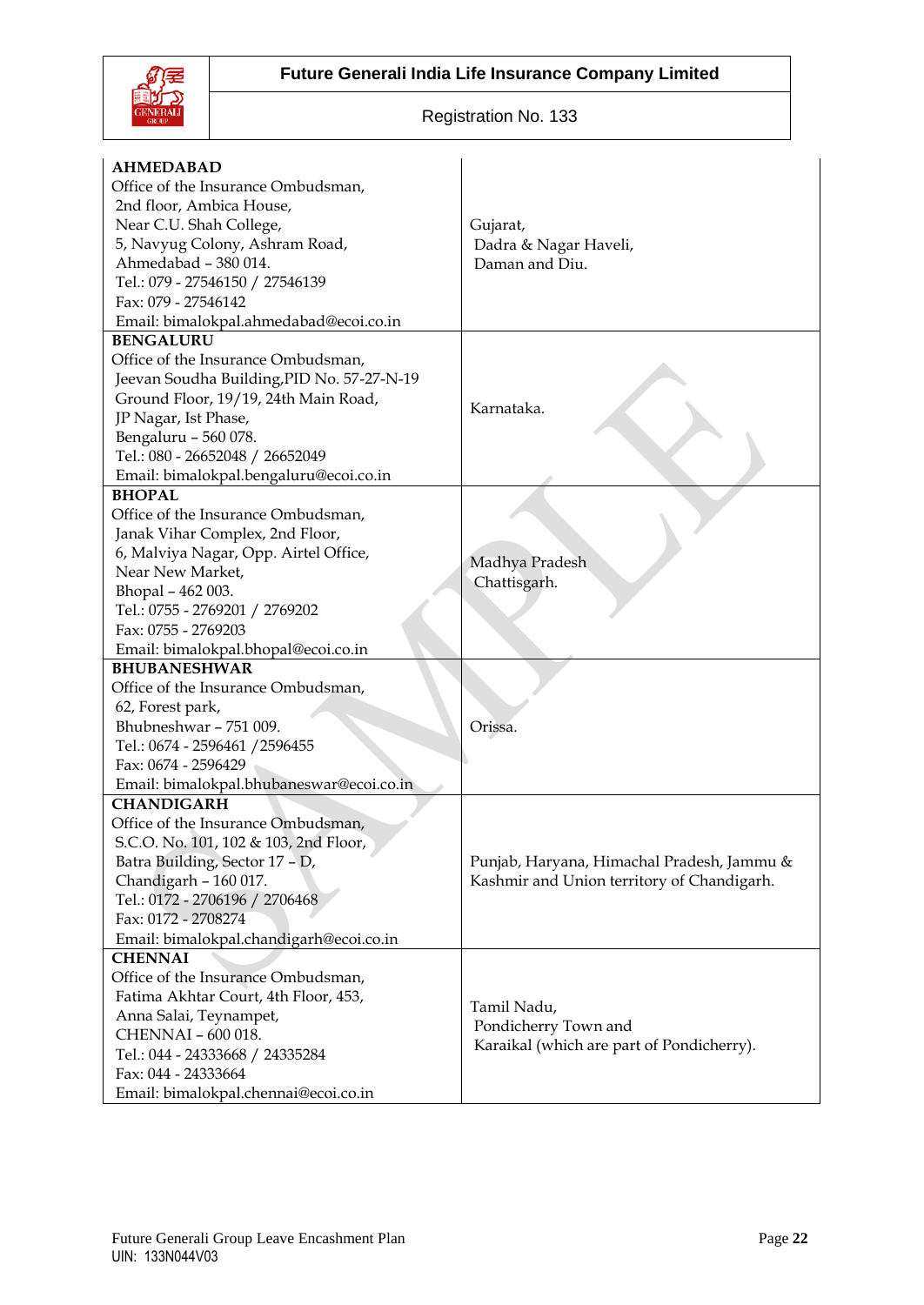



| <b>DELHI</b>                                          |                                                |  |
|-------------------------------------------------------|------------------------------------------------|--|
| Office of the Insurance Ombudsman,                    |                                                |  |
| 2/2 A, Universal Insurance Building, Asaf Ali         |                                                |  |
| Road,                                                 |                                                |  |
| New Delhi - 110 002.                                  | Delhi.                                         |  |
| Tel.: 011 - 23239633 / 23237532                       |                                                |  |
| Fax: 011 - 23230858                                   |                                                |  |
|                                                       |                                                |  |
| Email: bimalokpal.delhi@ecoi.co.in<br><b>GUWAHATI</b> |                                                |  |
| Office of the Insurance Ombudsman,                    |                                                |  |
|                                                       | Assam,                                         |  |
| Jeevan Nivesh, 5th Floor,                             | Meghalaya,                                     |  |
| Nr. Panbazar over bridge, S.S. Road,                  | Manipur,                                       |  |
| Guwahati - 781001(ASSAM).                             | Mizoram,                                       |  |
| Tel.: 0361 - 2132204 / 2132205                        | Arunachal Pradesh,                             |  |
| Fax: 0361 - 2732937                                   | Nagaland and Tripura.                          |  |
| Email: bimalokpal.guwahati@ecoi.co.in                 |                                                |  |
| <b>HYDERABAD</b>                                      |                                                |  |
| Office of the Insurance Ombudsman,                    |                                                |  |
| 6-2-46, 1st floor, "Moin Court",                      | Andhra Pradesh,                                |  |
| Lane Opp. Saleem Function Palace,                     | Telangana,                                     |  |
| A. C. Guards, Lakdi-Ka-Pool,                          | Yanam and                                      |  |
| Hyderabad - 500 004.                                  | part of Territory of Pondicherry.              |  |
| Tel.: 040 - 65504123 / 23312122                       |                                                |  |
| Fax: 040 - 23376599                                   |                                                |  |
| Email: bimalokpal.hyderabad@ecoi.co.in                |                                                |  |
| <b>JAIPUR</b>                                         |                                                |  |
| Office of the Insurance Ombudsman,                    |                                                |  |
| Jeevan Nidhi - II Bldg., Gr. Floor,                   | Rajasthan.                                     |  |
| Bhawani Singh Marg,                                   |                                                |  |
| Jaipur - 302 005.                                     |                                                |  |
| Tel.: 0141 - 2740363                                  |                                                |  |
| Email: Bimalokpal.jaipur@ecoi.co.in                   |                                                |  |
| <b>ERNAKULAM</b>                                      |                                                |  |
| Office of the Insurance Ombudsman,                    |                                                |  |
| 2nd Floor, Pulinat Bldg.,                             | State of Kerala and Union Territory of (a)     |  |
| Opp. Cochin Shipyard, M. G. Road,                     | Lakshadweep (b) Mahe-a part of Union Territory |  |
| Ernakulam - 682 015.                                  | of Pondicherry.                                |  |
| Tel.: 0484 - 2358759 / 2359338                        |                                                |  |
| Fax: 0484 - 2359336                                   |                                                |  |
| Email: bimalokpal.ernakulam@ecoi.co.in                |                                                |  |
| <b>KOLKATA</b>                                        |                                                |  |
| Office of the Insurance Ombudsman,                    |                                                |  |
| Hindustan Bldg. Annexe, 4th Floor, 4, C.R.            |                                                |  |
| Avenue,                                               | West Bengal,                                   |  |
| KOLKATA - 700 072.                                    | Sikkim,<br>Andaman & Nicobar Islands.          |  |
| Tel.: 033 - 22124339 / 22124340                       |                                                |  |
| Fax: 033 - 22124341                                   |                                                |  |
| Email: bimalokpal.kolkata@ecoi.co.in                  |                                                |  |